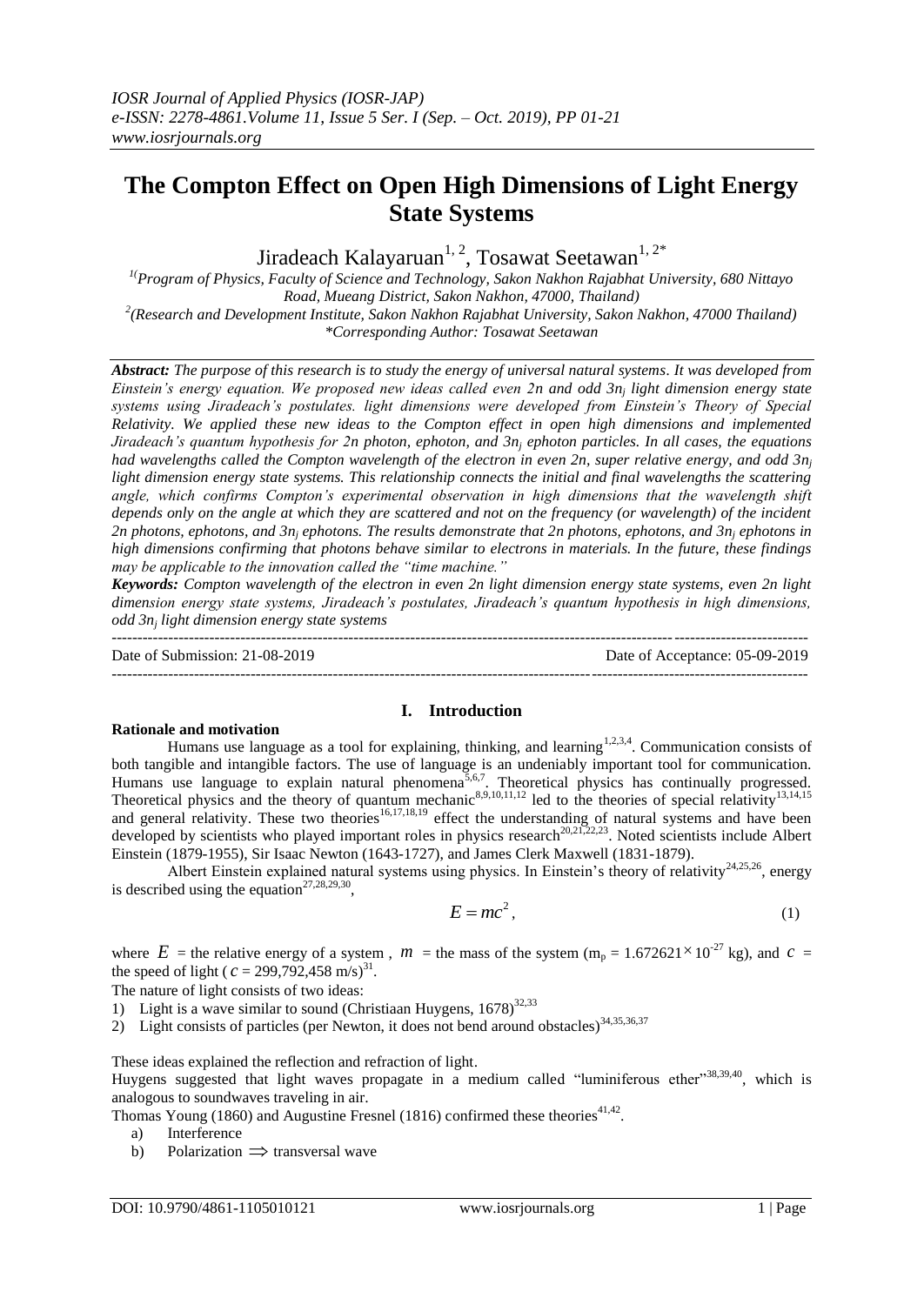After considerable research, Maxwell (1864) developed the theory of electromagnetism<sup>43,44,45</sup>. He proposed that light was electromagnetic (EM) radiation and there was only one ethereal medium for all EM phenomena46,47,48. Electromagnetic waves (EM waves) are created as the result of vibrations between an electric field and a magnetic field. EM waves are composed of oscillating magnetic and electric fields. Electromagnetic waves form when an electric field comes into contact with a magnetic field. Hence, they are known as "electromagnetic" waves. The electric and magnetic fields of an electromagnetic wave are perpendicular (at right angles) to each other. They are also perpendicular to the direction of the EM wave.

## **Einstein's postulates**

Einstein developed an axiomatic theory called the Theory of Special Relativity (1905). It specifies the properties of space and time.

 $\Rightarrow$  Relativity principle concept based on the Lorentz transformation (1899, 1904).

Hendrik Lorentz was the first one to realize that Maxwell's equations are invariant under this transformation.

In 1905, Henri Poincare developed the transformation of the properties of a mathematical group and named it after Lorentz.

Einstein's postulates<sup>49,50,51</sup>

(E1) All laws of physics are the same in every inertial frame of reference.

(E2) The speed of light is independent of the motion of its source.

This paper explains Einstein's relative energy equation that was discussed and reviewed Eq. (1) and led to the discovery of the super nature relativity energy in high dimensions of light energy state systems.

#### **Light added in relative theory field**

As previously noted, the addition of the algebraic energy equation to natural systems that Einstein presented had errors. This was applied to the unified field theory<sup>52,53,54,55,56,57,58</sup>, which Einstein attempted to add the base power in all natural systems that merged with the same rule<sup>59,60,61,62,63</sup>. Eq. (1) explained that energy cannot be added to a system. The energy totals up like relatively not the energy totals up in nature system like absolute. Recently, the CERN Institute in the US conducted an experiment on Einstein's unified field test theory<sup>64,65,66,67</sup> because the overall energy image in natural systems results in errors, and the pillar of physics theory development at present is unable to seek all of the basis particles<sup>68,69,70,71,72</sup>. The origin of all mass in the universe, which developed as a hit-and-miss idea from Einstein's theory of relativity is the "super natural relative theory." The way we present the idea of energy nature system like absolute in nature system generally of all universe mass. The philosophy of the idea is profoundly from the Buddhism and every religion that has idea conform astonishingly in the answer of all nature universal system throughout in algebraic equation one system (by energy system in all nature system universe theology). It is presented in the following algebraic equation as follows:

$$
E = mc^3, \tag{2}
$$

where  $E =$  the energy of a system,  $m =$  the mass of the system, and  $c =$  the speed of light. Eq. (2) relates to philosophy education from the ideas of Buddhadasa Bhikkhu (1906-1993)<sup>73,74,75,76</sup>, who developed the jigsaw puzzle theory of relativity. The sources of the idea are as follows:

- 1. Buddha was told that the dharma had existed before he was born. but Buddha had a revelation on the original theory of natural systems. Buddha believed that the universe is the same in the past, present, and future. The enlightenment of Buddhism is called Nirvana<sup>77,78,79,80,81</sup>.
- 2. Laozi, Taoism savant, was told that there were things that had existed before the world. They were neither materialistic nor spiritual and were called Tao<sup>82,83,84,85,86,87</sup>.
- 3. In Hinduism, there is a belief in Atman, the spiritual life principle of the universe, which is regarded as inherent in the real self of an individual $88,89,90,91,52,93,94$ .
- 4. Christianity and Islam both involve belief in  $God^{95,96,97,98,99,100}$ .
- 5. Early physics postulated the existence of ether energy state systems. It existed before theology was established. It included things that could not be measured or physically changed, but there was a transfer of energy in every space and time in nature<sup>101,102,103,104,105,106</sup>. (In this paper, ether transfer is the light energy in each state system).

The previously mentioned factors can be applied to theoretical physics. In Buddhism, there is an enlightenment called Nirvana. In science, it is called the ether, while Christianity and Islam believe in God. Ataman is a belief in Hinduism, in Taoism, of the Tao. These beliefs provide insight into the purpose of religion and physics, which ultimately have a similar meaning.

Nirvana energy = Tao energy = Atman energy = God energy = Ether energy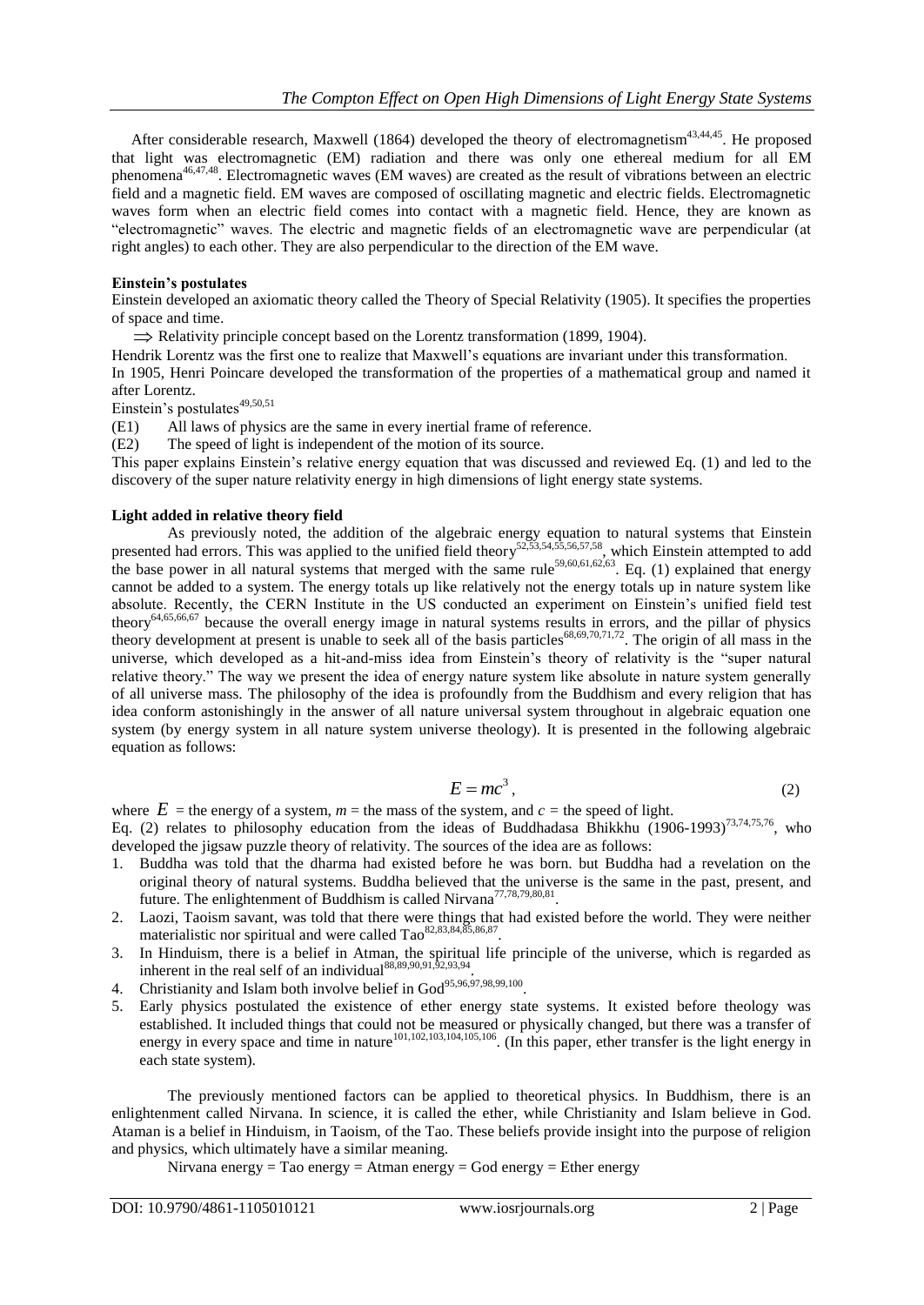These concepts can be considered in the theoretical physics jigsaw puzzle development theory and are part of Einstein's relative energy equation because Eq. (2) included ether energy (the ether energy can transfer energy by light energy in each state system). Eq. (2) presents a new idea including ether energy, and its proof can be found in the Appendix.

# **Even 2n light dimension energy state systems and odd 3n<sup>j</sup> light dimension energy state systems**

1. Even 2*n* light dimension energy state systems are the state of dual light dimension energy state systems in 2*n* light dimension energy state systems  $(n = 1, 2, ..., \infty)$ .

2. Odd 3*n<sup>j</sup>* light dimension energy state systems are the state of odd light dimension energy state systems in 3*n* light dimension energy state systems (if  $n = 1, 3, 5, \ldots, 2j - 1, j \ge 1$ ).

## **Applying and discovering the new energy formula**

1. The even 2*n* light dimension energy state systems equation is demonstrated as follows:

$$
E_{2n-\text{sys}} = m_{2n-\text{sys}}c_n^{2n} \text{ if } n = 1, 2, ..., \infty,
$$
\n(3)

where  $E_{2n-sys}$  = the even 2*n* light dimension energy state systems in the theory of relativity frames

 $n =$  the light dimension energy state system ( $n = 1, 2, ..., \infty$ )

 $m_{2n-sys}$  = the mass energy in the even 2*n* light dimension energy state systems

2*n*  $c_n^{2n}$  = the even 2*n* light dimension energy state systems speed in power 2*n* 

2. The odd  $3n_j$  light dimension energy state systems

Researchers presented the theory that developed into the new idea from Einstein's theory of relativity as

$$
E_{3n_j-sys} = m_{3n_j-sys} c_{n_j}^{3n_j} \text{ if } n_j = 1, 3, 5, ..., 2j-1,
$$
 (4)

where  $E_{3n_j-sys}$  = the odd 3*n<sub>j</sub>* light dimension energy state systems in super relative theory

 $n_j$  = the light dimension energy state systems ( $n_j$  = 1, 3, 5, ..., 2*j* – 1, *j* ≥ 1)

 $m_{3n_j - sys}$  = the mass energy of the odd  $3n_j$  light dimension energy state systems

3 *<sup>j</sup> j n*  $c_{n_i}^{3n_j}$  = the speed energy of the odd  $3n_j$  light dimension energy state systems in power  $3n_j$ 

Eq. (4) emerged from the discovery of the new idea of basic quantum field structures in the smallest particle energy state systems. We assumed that the mass smallest light particle energy systems had stress perturbation energy state system<sup>107,108,109,110,111</sup>. There were relaxed point energy state systems<sup>112.113,114,115,116</sup> from a dual system to another energy state system<sup>117,118,119,120</sup>. It was the ether point energy state system<sup>121,122</sup> and connected dual-energy state systems<sup>123,124,125,126</sup> by light ether point energy state systems. These systems were restructured by equilateral triangle-based structural symmetry energy state systems<sup>127,128,129,130</sup>. The idea addressed the equilateral triangle-based structural symmetry particle energy state systems that could renormalize three points of the basic structure in relativity energy state systems<sup>131,132,133,134,135</sup>, as well as odd  $3n$  light dimension energy state systems. By each structure of equilateral triangle-based structures relative symmetry particles in energy state systems consecutive energy (hint: the new idea in string theory<sup>136,137,138,139</sup>).

## **П. Methods**

- 1. We illustrated the idea of Jiradeach's postulates that the light dimension contains more than one dimension of light.
- 2. We applied Jiradeach's postulates to Jiradeach's quantum hypothesis in advanced high-dimension quantum fields.
- 3. We applied Jiradeach's quantum hypothesis in the Compton effect in high-dimension light energy state systems.

## **III. Result**

1. We believe that Jiradeach's postulates present more than one dimension of light.

## **Jiradeach's postulates**

- (J1) All of the laws of physics are the same in every inertial frame of reference. They are dependent on each dimension of light energy state systems.
- (J2) The speed of light is independent of the motion of its source from each and every dimension of light energy.
- 2. We applied Jiradeach's postulates to Jiradeach's quantum hypothesis in advanced high-dimension quantum fields.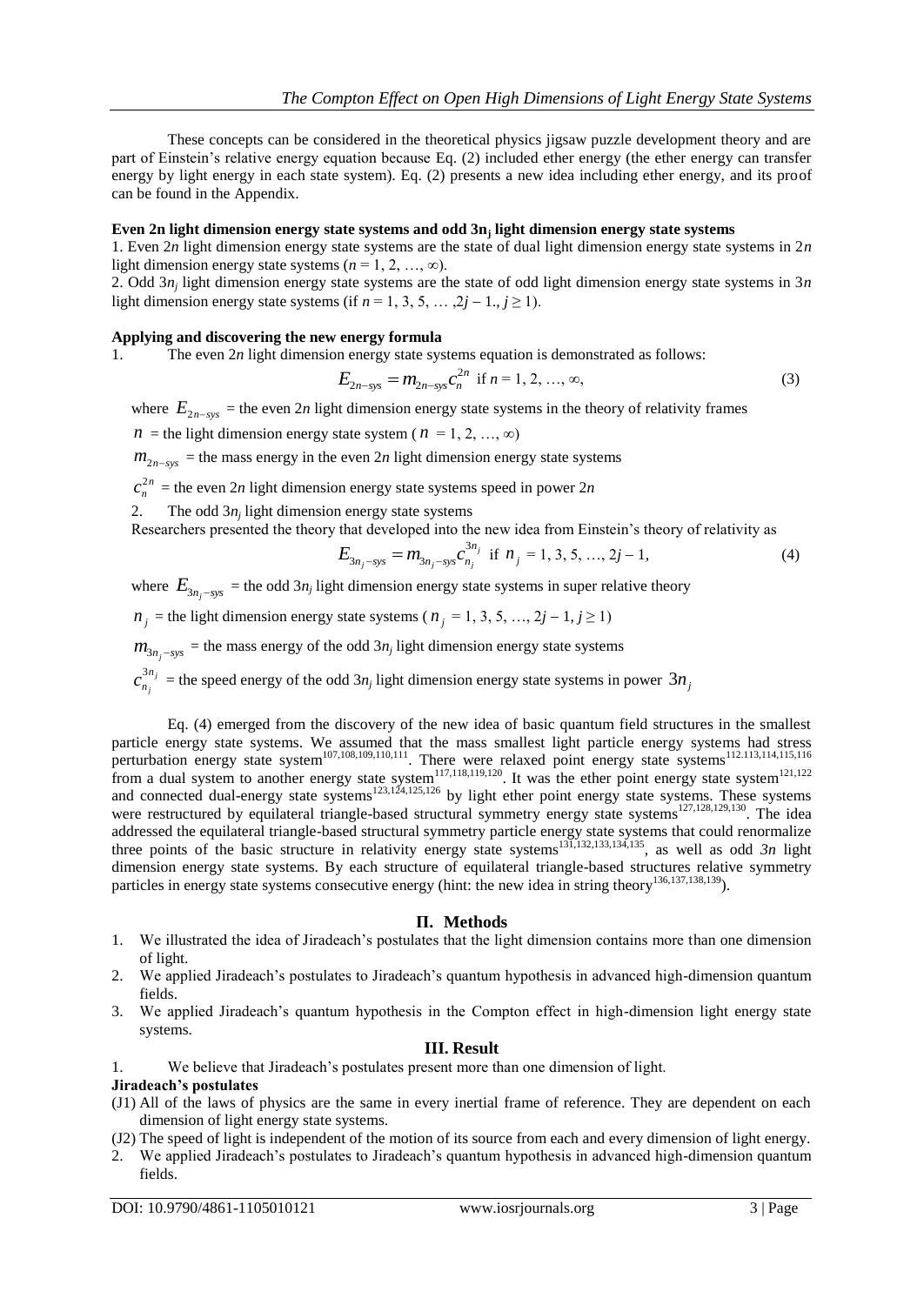# **Jiradeach's quantum hypothesis in high dimensions**

Inspired by Planck's quantization of electromagnetic radiation<sup>140,141,142</sup>, in 1905, Einstein provided a theoretical explanation for the dependence of photoelectric emissions $143,144,145$  on the frequency of the incident radiation. He assumed that light is made of corpuscles that carry an energy called photons<sup>146,147,148,149</sup>. From this explanation, Einstein elucidated a new idea of photoelectric emission on the frequency of the incident in high dimensions of super relative energy.

In even *2n* light dimension energy state systems, the elastic scattering called the *2n* photon from a free electron is composed of corpuscles each carrying an energy  $E_{2n} = h^n v^n$ . A beam of light of frequency v is

incident on a metal surface. Each 2n photon transmits all of its energy  $h^n v^n$  to an electron near the surface. In this process, the 2n photon is entirely absorbed by the electron. Thus, the electron will absorb energy *only* in quanta of energy  $h^n v^n$ , irrespective of the intensity of the incident radiation.

In super relative energy, the elastic scattering called an ephoton (e is the abbreviation of ether) is from a free electron that is made of corpuscles that carry an energy  $E = hvc$ . When a beam of light of frequency v is incident on a metal surface, each ephoton transmits all of its energy *hvc* to an electron near the surface. In the process, the ephoton is entirely absorbed by the electron. Thus, the electron will absorb energy *only* in quanta of energy *hvc* , irrespective of the intensity of the incident radiation.

In odd 3*n<sub>j</sub>* light dimension energy state systems, which can be illustrated by the elastic scattering called  $3n_j$ , an ephoton from a free electron is made of corpuscles each carrying an energy  $E_{3n_j} = h^{n_j} v_{n_j}^{n_j} c_{n_j}^{n_j}$  $E_{3n_j} = h^{n_j} v_{n_j}^{n_j} c_{n_j}^{n_j}$ . When a beam of light of frequency  $v$  is incident on a metal surface, each  $3n_j$  ephoton transmits all of its energy  $j$ **,** $\frac{n_j}{q}$ *j j*  $h^{n_j} v_{n_j}^{n_j} c_{n_j}^{n_j}$  to an electron near the surface. In the process, the 3*n<sub>j</sub>* ephoton is entirely absorbed by the electron.

Thus, the electron will absorb energy only in quanta of energy  $h^{n_j}v_n^{n_j}c_n^{n_j}$ *j j*  $h^{n_j} v_{n_i}^{n_j} c_{n_j}^{n_j}$ , irrespective of the intensity of the incident radiation.

**Jiradeach's quantum hypothesis** is the dependence of photoelectric emissions on the frequency of the incident radiation in high light dimension energy state systems in even 2*n* light dimension energy state systems, in super relative energy, and in odd 3*n<sup>j</sup>* light dimension energy state systems called 2*n* photons, ephotons, and 3*n<sup>j</sup>* ephotons.

3. We applied Jiradeach's quantum hypothesis in Compton effect

3.1. We can explain the Compton effect in even 2*n* light dimension energy state systems more effectively than the Compton effect using the old theorem. It variously covers energy that is explained by the Compton effect in high-dimension light energy state systems.

## **Compton effect in even 2n light dimension energy state systems**



**Fig. 1** Compton scattering in even 2*n* light dimension energy states systems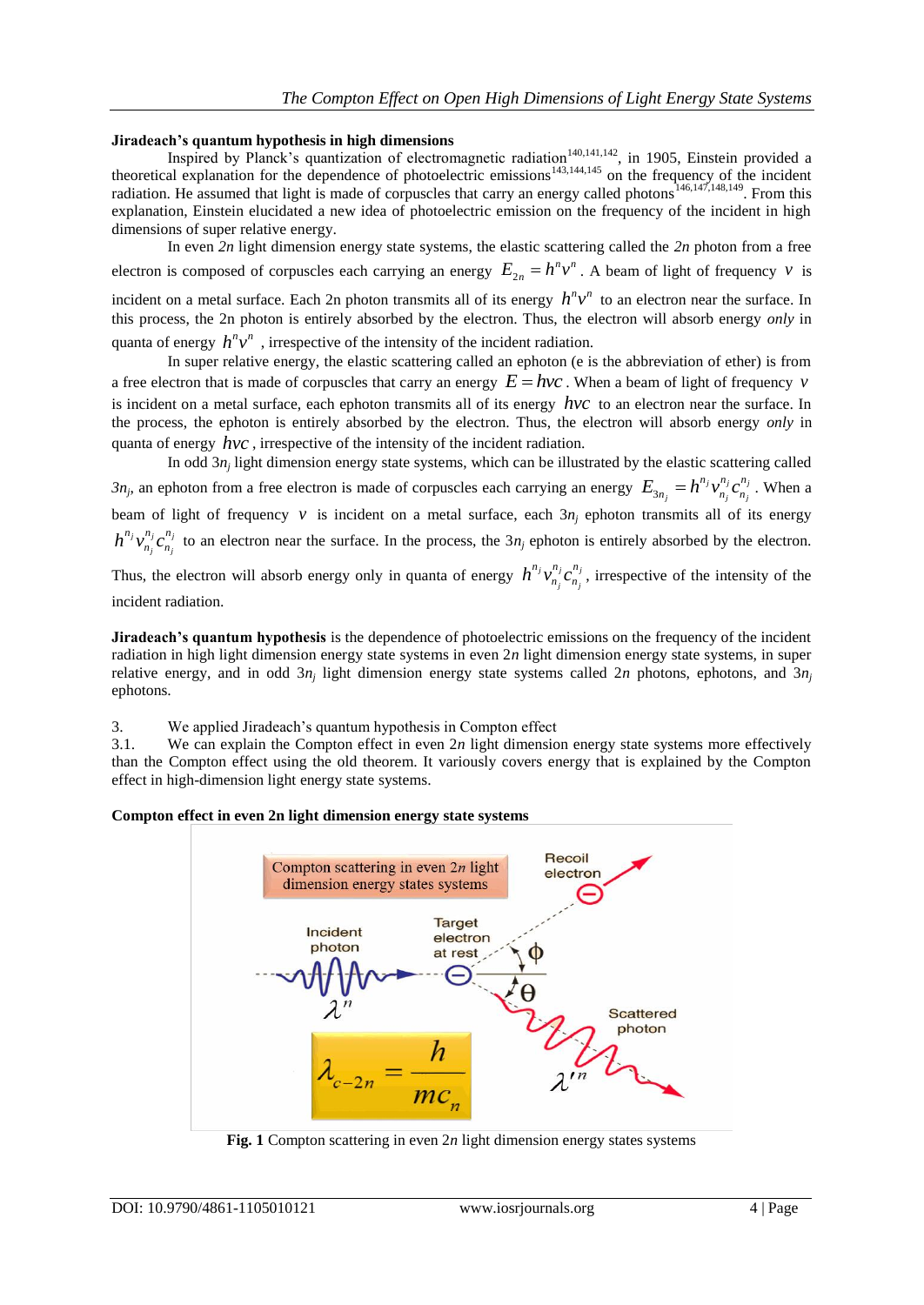This scattering process in even 2*n* light dimension energy state systems is illustrated by the elastic scattering of a 2*n* photon from a free electron (Fig. 1). The laws of elastic collisions can notably invoke the conservation of energy and momentum.

Considering the incident 2*n* photon of energy in even 2*n* light dimension energy state systems  $E_{2n} = h^n v^n$  and the momentum in even 2*n* light dimension energy state systems  $p_2$ *n n*  $n = \frac{a^n}{a^n}$ *n*  $p_{2n} = \frac{h^n v}{h}$ *c*  $=\frac{h^2 v}{r^2}$ , the 2*n* photon collides with an electron that is initially at rest. If the 2*n* photon scatters with a momentum in even 2*n* light dimension energy state systems  $\vec{p}'_{e-2n}$  at an angle  $\theta$  while the electron recoils with a momentum in even 2*n* 

light dimension energy state systems  $\vec{p}_{e-2n}$ , the conservation of linear momentum yields (if  $n = 1, 2, ..., \infty$ ),

$$
\vec{p}_{2n} = \vec{p}_{e-2n} + \vec{p}'_{e-2n},\tag{5}
$$

which leads to

$$
\vec{p}_{2n} = \vec{p}_{e-2n} + \vec{p}'_{e-2n},
$$
\n
$$
\vec{p}_{e-2n}^2 = (\vec{p}_{2n} - \vec{p}'_{e-2n})^2 = (\vec{p}_{2n})^2 - 2\vec{p}_{2n}\vec{p}'_{e-2n} + (\vec{p}'_{e-2n})^2,
$$
\n(6)

$$
\vec{p}_{2n}^2 = \vec{p}_{2n} \vec{p}_{2n} = p_{2n}^2
$$
\n
$$
\vec{p}_{e-2n}^2 = \vec{p}_{e-2n} \vec{p}_{e-2n} = p_{e-2n}^2
$$
\n
$$
\vec{p}_{2n} \vec{p}'_{e-2n} = p_{2n} p'_{e-2n} \cos \theta
$$
\n
$$
\vec{p}'_{e-2n} = \frac{h^n v_n^n}{c_n^n} \qquad p'^2_{2n} = \frac{h^{2n} v_n'^{2n}}{c_n^n}
$$

$$
\vec{p}_{e-2n}^2 = p_{2n}^2 - 2p_{2n}p_{e-2n}'\cos\theta + p_{e-2n}^2,
$$
\n(7)\n
$$
\vec{p}_e^2 = \frac{h^{2n}v_n^{2n}}{2} - 2(\frac{h^n v_n''}{2})(\frac{h^n v_n''}{2})\cos\theta + \frac{h^{2n}v_n'^{2n}}{2}.
$$
\n(8)

$$
p_{e-2n} = p_{2n} - 2p_{2n}p_{e-2n}\cos\theta + p_{e-2n},
$$
  
\n
$$
\vec{p}_{e-2n}^2 = \frac{h^{2n}v_n^{2n}}{c_n^{2n}} - 2(\frac{h^n v_n^n}{c_n^n})(\frac{h^n v_n^m}{c_n^n})\cos\theta + \frac{h^{2n}v_n^{2n}}{c_n^{2n}},
$$
  
\n
$$
\vec{p}_e^2 = -\frac{h^{2n}v_n^{2n}}{c_n^{2n}} - 2\frac{h^{2n}v_n^nv_n^m}{c_n^{2n}}\cos\theta + \frac{h^{2n}v_n^{2n}}{c_n^{2n}}.
$$
\n(8)

$$
\vec{p}_{e-2n}^2 = \frac{c_n^{2n}}{c_n^{2n}} - 2\frac{h^{2n}v_n^{2n}v_n^{2n}}{c_n^{2n}}\cos\theta + \frac{h^{2n}v_n^{2n}}{c_n^{2n}},
$$
\n(9)

$$
\vec{p}_{e-2n}^2 = \frac{h^{2n}}{c_n^{2n}} (v_n^{2n} + v_n'^{2n} - 2v_n^n v_n'^n \cos \theta).
$$
 (10)

 Regarding energy conservation, the energy of the electron before and after the collision is respectively given by

$$
E_{2n-sys(0)} = m_{2n-sys} c_n^{2n},
$$
\n(11)

$$
E_{e-2n-sys} = \sqrt{\vec{p}_{e-2n}^2 c_n^{2n} + m_{2n-sys}^2 c_n^{4n}},
$$
\n
$$
= \sqrt{h^{2n} c_n^{2n} + m_{2n-sys}^2 c_n^{4n}},
$$
\n(12)

$$
E_{e-2n-sys} = \sqrt{\vec{p}_{e-2n}^2 c_n^{2n} + m_{2n-sys}^2 c_n^{4n}},
$$
\n
$$
E_{e-2n-sys} = \sqrt{\frac{h_{e-2n}^{2n}}{c_n^{2n}} (\nu_n^{2n} + \nu_n'^{2n} - 2\nu_n^n \nu_n'^n \cos \theta) c_n^{2n} + \frac{h_{2n}^{2n}}{h_{2n}^{2n}} m_{2n-sys(0)}^2 c_n^{4n}},
$$
\n
$$
E_{e-2n-sys} = \sqrt{\frac{h_{e-2n}^{2n}}{c_n^{2n}} (\nu_n^{2n} + \nu_n'^{2n} - 2\nu_n^n \nu_n'^n \cos \theta + \frac{m_{2n-sys(0)}^2 c_n^{4n}}{c_n^{2n}}},
$$
\n
$$
(13)
$$

$$
E_{e-2n-sys} = \sqrt{\frac{c_n^{2n}}{v_n} (v_n + v_n - 2v_n v_n \cos \theta) c_n + \frac{h^{2n}}{h^{2n}} m_{2n-sys(0)} c_n},
$$
\n
$$
E_{e-2n-sys} = \sqrt{h^{2n} \left( v_n^{2n} + v_n'^{2n} - 2v_n' v_n'^n \cos \theta + \frac{m_{2n-sys(0)}^2 c_n^{4n}}{h^{2n}} \right)},
$$
\n
$$
E_{e-2n-sys} = \sqrt{h^{2n} \left( v_n^{2n} + v_n'^{2n} - 2v_n' v_n'^n \cos \theta + \frac{m_{2n-sys(0)}^2 c_n^{4n}}{h^{2n}} \right)},
$$
\n
$$
(14)
$$

$$
E_{e-2n-sys} = h^n \sqrt{v_n^{2n} + v_n'^{2n} - 2v_n^n v_n'^n \cos \theta + \frac{m_{2n-sys(0)}^2 c_n^{4n}}{h^{2n}}}.
$$
 (15)

 The derivation of this relationship using Eq. (10) when the energy of the incident and scattered 2*n* photons in even 2*n* light dimension energy state systems is given by  $E_{2n} = h^n v_n^n$  and  $E_{2n}' = h^n v_n^n$ , respectively. The conservation of energy dictates that

$$
E_{2n} + E_{2n-\text{sys}(0)} = E'_{2n} + E_{e-2n-\text{sys}},
$$
\n(16)

or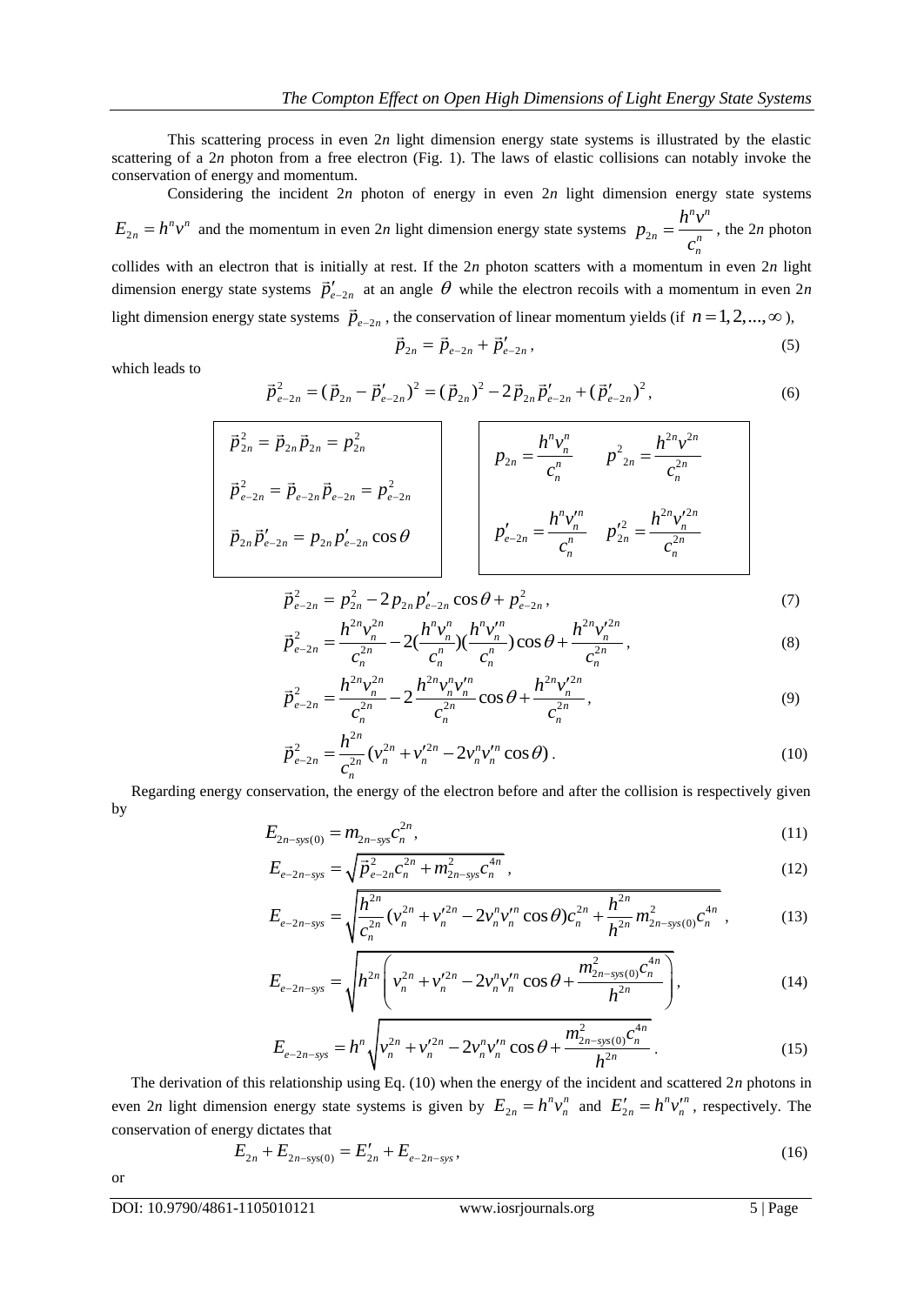The Compton Effect on Open High Dimensions of Light Energy State Systems  
\n
$$
h^{n}v_{n}^{n} + m_{2n-sys(0)}c_{n}^{2n} = h^{n}v_{n}^{m} + h^{n}\sqrt{v_{n}^{2n} + v_{n}^{2n} - 2v_{n}^{n}v_{n}^{m}\cos\theta + \frac{m_{2n-sys(0)}^{2}c_{n}^{4n}}{h^{2n}}},
$$
\n(17)  
\n
$$
v_{n}^{n} + \frac{m_{2n-sys(0)}c_{n}^{2n}}{h^{2n}} = v_{n}^{m} + \sqrt{v_{n}^{2n} + v_{n}^{2n} - 2v_{n}^{n}v_{n}^{m}\cos\theta + \frac{m_{2n-sys(0)}^{2}c_{n}^{4n}}{h^{2n}}},
$$
\n(18)

$$
v_n + m_{2n-sys(0)}c_n = n v_n + n \sqrt{v_n + v_n - 2v_n v_n \cos \theta + \frac{h^{2n}}{h^{2n}}},
$$
\n
$$
v_n^n + \frac{m_{2n-sys(0)}c_n^{2n}}{h^n} = v_n^m + \sqrt{v_n^{2n} + v_n^{'2n} - 2v_n^nv_n^{'n} \cos \theta + \frac{m_{2n-sys(0)}^2c_n^{4n}}{h^{2n}}},
$$
\n(18)

which in turn leads to

turn leads to  
\n
$$
(v_n^n - v_n^m) + \frac{m_{2n-\text{sys}(0)}c_n^{2n}}{h^n} = \sqrt{v_n^{2n} + v_n^{'2n} - 2v_n^n v_n'^n \cos \theta + \frac{m_{2n-\text{sys}(0)}^2 c_n^{4n}}{h^{2n}}},
$$
\n(19)

$$
(\nu_n^n - \nu_n^m) + \frac{2n \, \text{sgn}(y/n)}{h^n} = \sqrt{\nu_n^{2n} + \nu_n^{2n} - 2\nu_n^{2n}\nu_n^{2n}} \cos \theta + \frac{2n \, \text{sgn}(y/n)}{h^{2n}},
$$
\n(19)

\nsquaring both sides of Eq. (19) and simplifying,

\n
$$
\left((\nu_n^n - \nu_n^m) + \frac{m_{2n-\text{sys}(0)}c_n^{2n}}{h^n}\right)^2 = \left(\sqrt{\nu_n^{2n} + \nu_n^{'2n} - 2\nu_n^{n}\nu_n^{'}\cos \theta + \frac{m_{2n-\text{sys}(0)}^2c_n^{4n}}{h^{2n}}}\right)^2,
$$
\n
$$
(\nu_n^n - \nu_n^{n})^2 + 2(\nu_n^n - \nu_n^{n})\frac{m_{2n-\text{sys}(0)}c_n^{2n}}{h^{2n}+1} + \frac{m_{2n-\text{sys}(0)}^2c_n^{4n}}{h^{2n}} =
$$
\n(19)

$$
(v_n^n - v_n^m)^2 + 2(v_n^n - v_n^m) \frac{m_{2n - sys(0)}c_n^{2n}}{h^n} + \frac{m_{2n - sys(0)}^2c_n^{4n}}{h^{2n}} =
$$
  

$$
v_n^{2n} + v_n'^{2n} - 2v_n^n v_n'^n \cos \theta + \frac{m_{2n - sys(0)}^2c_n^{4n}}{h^{2n}},
$$
  

$$
v_n^{2n} - 2v^n v'^n + v'^{2n} + 2(v^n - v'^n) \frac{m_{2n - sys(0)}c_n^{2n}}{h^{2n}} + \frac{m_{2n - sys(0)}^2c_n^{4n}}{h^{2n}} =
$$
 (21)

$$
v_n^2 + v_n^2 - 2v_n^2 v_n^2 \cos \theta + \frac{h^{2n}}{h^{2n}},
$$
\n
$$
v_n^{2n} - 2v_n^2 v_n^{\prime n} + v_n^{\prime 2n} + 2(v_n^n - v_n^m) \frac{m_{2n-\text{sys}(0)} c_n^{2n}}{h^n} + \frac{m_{2n-\text{sys}(0)}^2 c_n^{4n}}{h^{2n}} =
$$
\n
$$
v_n^{2n} + v_n^{\prime 2n} - 2v_n^2 v_n^{\prime n} \cos \theta + \frac{m_{2n-\text{sys}(0)}^2 c_n^{4n}}{h^{2n}},
$$
\n
$$
-v_n^2 v_n^{\prime n} + (v_n^n - v_n^m) \frac{m_{2n-\text{sys}(0)} c_n^{2n}}{h^{2n}} = -v_n^2 v_n^{\prime n} \cos \theta
$$
\n(23)

$$
n
$$
  
\n
$$
-\nu_n^n \nu_n^m + (\nu_n^n - \nu_n^m) \frac{m_{2n - sys(0)} c_n^{2n}}{h^n} = -\nu_n^n \nu_n^m \cos \theta,
$$
  
\n
$$
(\nu_n^n - \nu_n^m) \frac{m_{2n - sys(0)} c_n^{2n}}{h^n} = -\nu_n^n \nu_n^m - \nu_n^n \nu_n^m \cos \theta
$$
  
\n(23)

$$
(\nu_n^n - \nu_n^r) \frac{m_{2n - sys(0)}c_n^{2n}}{h^n} = \nu_n^n \nu_n^r - \nu_n^n \nu_n^r \cos \theta,
$$
 (24)

$$
(v_n - v_n'') \frac{m_{2n - sys(0)}c_n^{2n}}{h^n} = v_n^n v_n'^n (1 - \cos \theta),
$$
 (25)

$$
\frac{(\nu_n^n - \nu_n^{\prime n})}{\nu_n^n \nu_n^{\prime n}} \frac{m_{2n\text{-sys}(0)} c_n^{2n}}{h^n} = (1 - \cos \theta),
$$
\n(26)

$$
\frac{v_n v_n}{v_n^{\prime n}} - \frac{n}{v_n^n} \frac{m_{2n - sys(0)} c_n^{2n}}{h^n} = (1 - \cos \theta),
$$
\n(27)

we end up with

$$
\left(\frac{1}{v_n^{n}} - \frac{1}{v_n^{n}}\right) = \frac{h^n}{m_{2n - sys(0)}c_n^{2n}}(1 - \cos\theta) = \frac{2h^n}{m_{2n - sys(0)}c_n^{2n}}\sin^2(\frac{\theta}{2})\tag{28}
$$

and the wavelength shift is given by

$$
c_n^n \left( \frac{1}{\nu_n^{'n}} - \frac{1}{\nu_n^n} \right) = \frac{c_n^n h^n}{m_{2n - sys(0)} c_n^{2n}} (1 - \cos \theta) ,
$$
 (29)

$$
\frac{c_n^n}{v_n^n} - \frac{c_n^n}{v_n^n} = \frac{h^n}{m_{2n - sys(0)}c_n^n} (1 - \cos \theta),
$$
\n(30)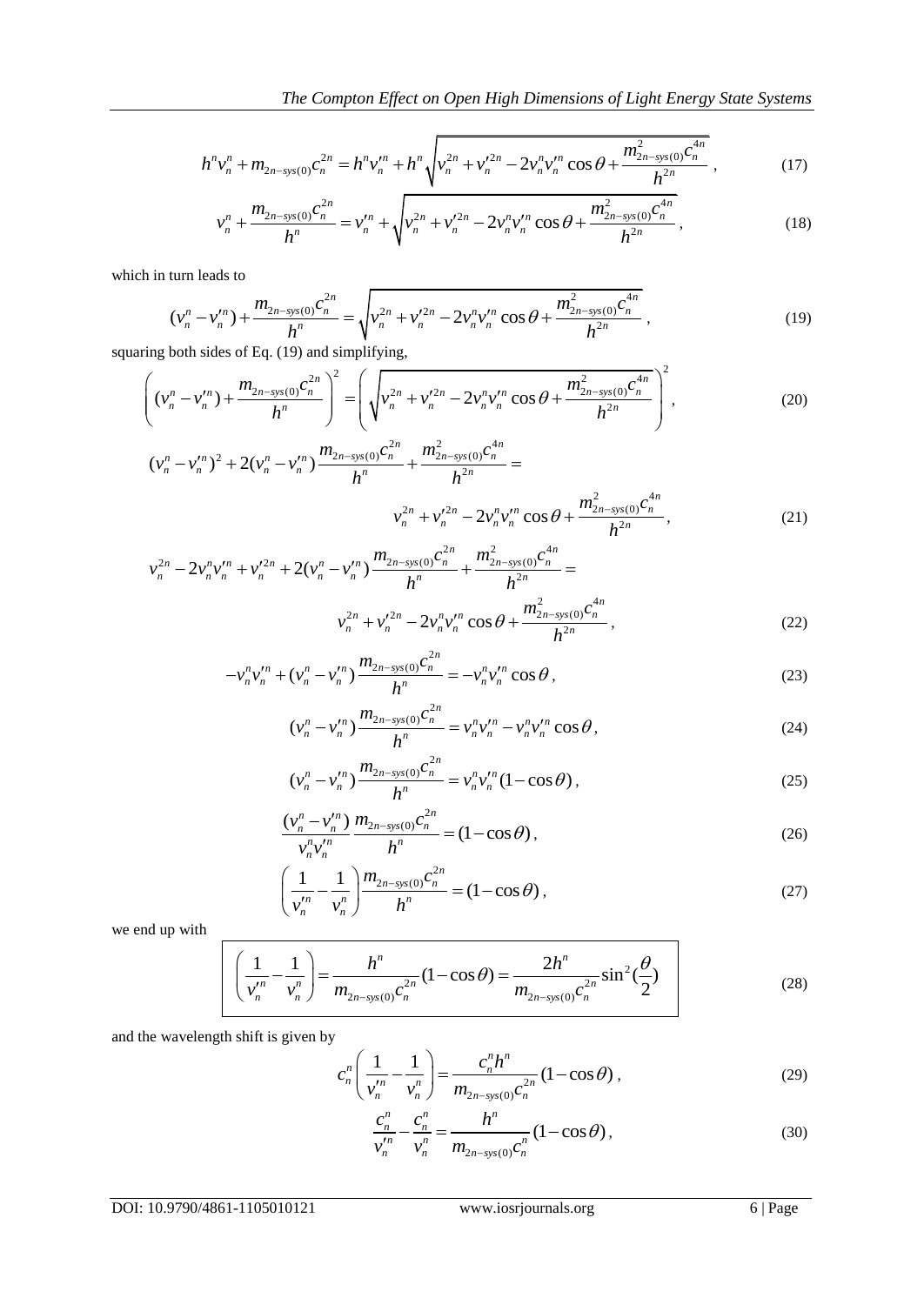$$
(\Delta \lambda)^n = \lambda^m - \lambda^n = \frac{h^n}{m_{2n-\text{sys}(0)}c^{2n}} (1 - \cos \theta) = 2\lambda_{c-2n}^n \sin^2(\frac{\theta}{2})
$$
(31)  

$$
\sin \frac{\theta}{2} = \sqrt{\frac{1 - \cos \theta}{2}}
$$

$$
\sin^2 \frac{\theta}{2} = \frac{1 - \cos \theta}{2}
$$

$$
\frac{\sin^2 2 \sqrt{2}}{\sin \frac{\theta}{2}} = \left(\sqrt{\frac{1-\cos\theta}{2}}\right)^2
$$
\n
$$
\frac{\sin^2 2\theta}{2} = 1-\cos\theta
$$
\n
$$
\lambda_{c_{2n}}^n = \frac{h^n}{m_{2n-\text{sys}(0)}c_n^n},
$$
\n(32)

$$
\lambda_{c_{-2n}}^n = \frac{h^n}{m^n c_n^n}, (m_{2n-sys(0)} = m^n)
$$
 (33)

$$
\frac{hc_n}{\lambda_{c^{-2n}} = \frac{h}{mc_n}}
$$
\n(34)

where  $\lambda_{c_{2n}} = \frac{m}{mc_n}$ *h*  $\lambda_{c_{2n}} = \frac{n}{mc_n}$  is called the Compton wavelength of the electron in even 2*n* light dimension energy

state systems. This relationship connects the initial and final wavelengths to the scattering angle, confirming Compton's experimental observation that the wavelength shift of X-rays depends only on the angle at which the wavelengths are scattered and not on the frequency (or wavelength) of the incident 2*n* photons.

 In summary, the Compton effect in even 2*n* light dimension energy state systems confirms that 2*n* photons behave similar to particles and they collide with electrons similar to material particles.

3.2. We can explain the Compton effect in super relative energy more effectively than the Compton effect using the old theorem. It variously covers energy that is explained by the Compton effect in high-dimension light energy state systems (including ether energy).

## **Compton effect in super relative energy**



**Fig. 2** Compton scattering in super relative energy

This scattering process in super relative energy can be illustrated by the elastic scattering of an ephoton from a free electron (Fig. 2). The laws of elastic collisions can notably invoke the conservation of energy and momentum.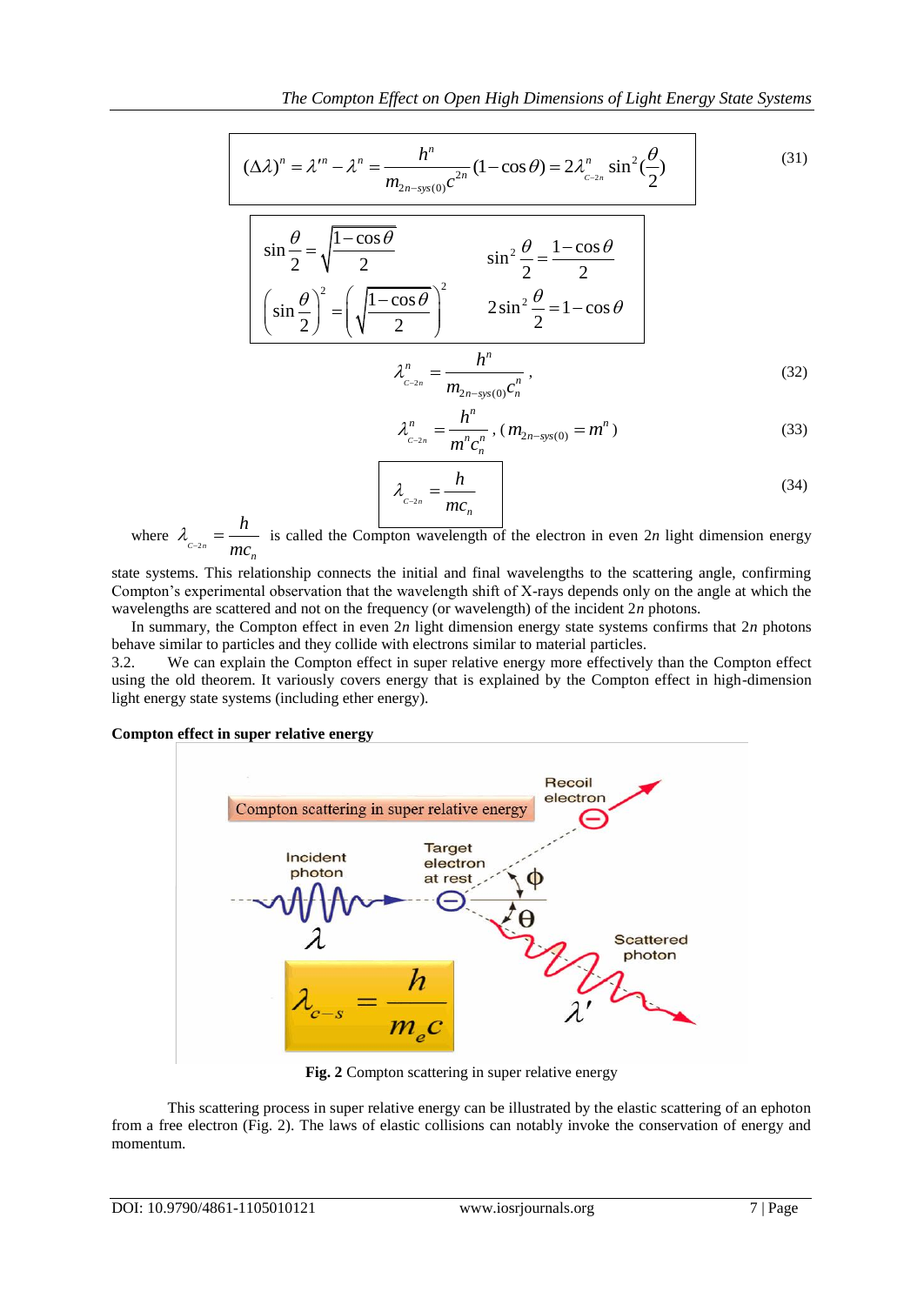Considering the incident ephoton of energy in super relative energy  $E = hvc$  and the momentum in super relative energy  $p = \frac{hv}{m}$ *c*  $=\frac{W}{W}$ , the ephoton collides with an electron that is initially at rest. If the ephoton scatters with a momentum in super relative energy  $\vec{p}'$  at an angle  $\theta$  while the electron recoils with a momentum in super relative energy  $\vec{p}_e$ , the conservation of linear momentum yields

$$
\vec{p} = \vec{p}_e + \vec{p}'\,,\tag{35}
$$

which leads to

 $\overline{1}$ 

$$
\vec{p}_e = \vec{p} - \vec{p}',\tag{36}
$$

$$
\vec{p}_e = \vec{p} - \vec{p}',
$$
\n(36)  
\n
$$
\vec{p}_e^2 = (\vec{p} - \vec{p}')^2 = (\vec{p})^2 - 2\vec{p}\vec{p}' + (\vec{p}')^2,
$$
\n(37)

$$
\vec{p}^2 = \vec{p}\vec{p} = p^2 \qquad p = \frac{hv}{c} \qquad p^2 = \frac{h^2v^2}{c^2}
$$

$$
\vec{p}'^2 = \vec{p}'\vec{p}' = p'^2 \qquad p' = \frac{hv'}{c} \qquad p'^2 = \frac{h^2v'^2}{c^2}
$$

$$
\vec{p}\vec{p}' = pp'\cos\theta
$$

$$
\vec{p}_e^2 = p^2 - 2pp'\cos\theta + p'^2,
$$
\n
$$
\vec{p}^2 = \frac{h^2v^2}{2} - 2\frac{hv}{2}\frac{hv'}{2}.
$$
\n(38)

$$
\vec{p}_e^2 = \frac{h^2 v^2}{c^2} - 2(\frac{hv}{c})(\frac{hv'}{c})\cos\theta + \frac{h^2 v'^2}{c^2},
$$
\n(39)

$$
\vec{p}_e^2 = \frac{h^2 v^2}{c^2} - 2\frac{h^2 v v'}{c^2} \cos\theta + \frac{h^2 v'^2}{c^2},
$$
\n(40)

$$
\vec{p}_e^2 = \frac{h^2}{c^2} (v^2 + v'^2 - 2vv'\cos\theta).
$$
 (41)

 Regarding energy conservation, the energy of the electron before and after the collision is respectively given by

$$
E_{s(0)} = m_e c^3,
$$
\t(42)

$$
E_e = \sqrt{\vec{p}_e^2 c^4 + m_e^2 c^6} \,, \tag{43}
$$

$$
E_e = \sqrt{p_e^2 c^2 + m_e^2 c^0},
$$
\n
$$
E_e = \sqrt{\frac{h^2}{c^2} (v^2 + v'^2 - 2vv' \cos \theta) c^4 + \frac{h^2}{h^2} m_e^2 c^6},
$$
\n(44)

$$
E_e = \sqrt{h^2 c^2 \left(v^2 + v'^2 - 2vv'\cos\theta + \frac{m_e^2 c^4}{h^2}\right)},
$$
(45)

$$
E_e = hc \sqrt{v^2 + v'^2 - 2vv' \cos \theta + \frac{m_e^2 c^4}{h^2}}.
$$
 (46)

 The derivation of this relationship using Eq. (41) when the energy of the incident and scattered ephotons in super relative energy is given by  $E = hvc$  and  $E' = hv'c$ , respectively. The conservation of energy dictates that

$$
E + E_{s(0)} = E' + E_e \,,\tag{47}
$$

or

$$
hvc + m_ec^3 = hv'c + hc\sqrt{v^2 + v'^2 - 2vv'\cos\theta + \frac{m_e^2c^4}{h^2}},
$$
(48)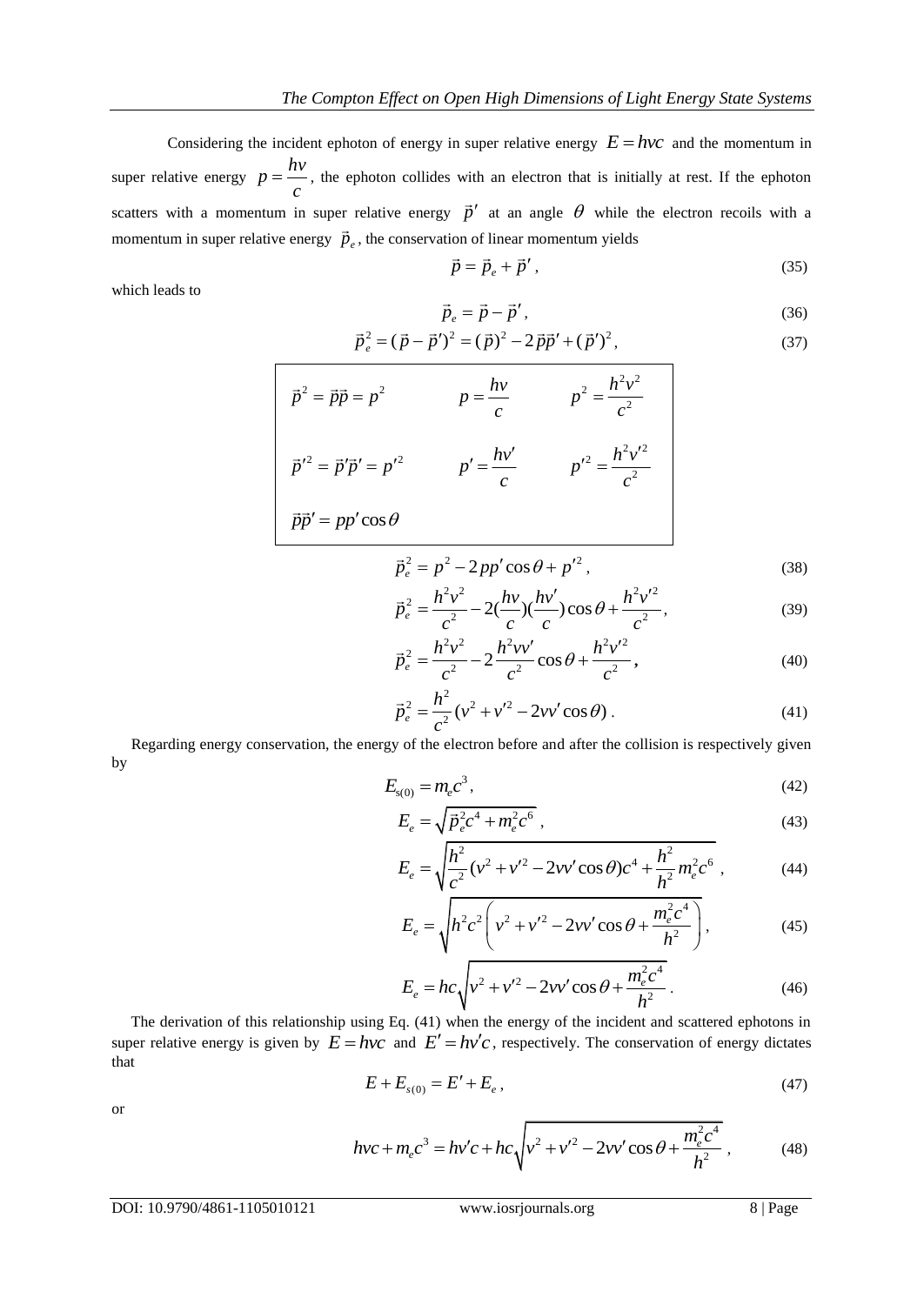$$
v + \frac{m_e c^2}{h} = v' + \sqrt{v^2 + v'^2 - 2vv'\cos\theta + \frac{m_e^2 c^4}{h^2}},
$$
\n(49)

which in turn leads to

$$
(v-v') + \frac{m_e c^2}{h} = \sqrt{v^2 + v'^2 - 2vv'\cos\theta + \frac{m_e^2 c^4}{h^2}},
$$
\nand simplifying,

\n(50)

squaring both sides of Eq. (50) and simplifying,

0) and simplifying,  
\n
$$
\left( (v - v') + \frac{m_e c^2}{h} \right)^2 = \left( \sqrt{v^2 + v'^2 - 2vv' \cos \theta + \frac{m_e^2 c^4}{h^2}} \right)^2,
$$
\n
$$
m_e c^2 = m_e^2 c^4
$$
\n(51)

$$
\left( (v-v') + \frac{m_e c}{h} \right) = \left( \sqrt{v^2 + v'^2 - 2vv' \cos \theta + \frac{m_e c^2}{h^2}} \right),
$$
\n
$$
(v-v')^2 + 2(v-v') \frac{m_e c^2}{h} + \frac{m_e^2 c^4}{h^2} = v^2 + v'^2 - 2vv' \cos \theta + \frac{m_e^2 c^4}{h^2},
$$
\n
$$
v = v^2 - 2(v-v) \frac{m_e c^2}{h} - \frac{m_e^2 c^4}{h^2},
$$
\n(52)

$$
(v-v')^{2} + 2(v-v')\frac{m_{e}c^{2}}{h} + \frac{m_{e}^{2}c^{4}}{h^{2}} = v^{2} + v'^{2} - 2vv' \cos \theta + \frac{m_{e}^{2}c^{4}}{h^{2}},
$$
\n
$$
v^{2} - 2vv' + v'^{2} + 2(v-v')\frac{m_{e}c^{2}}{h} + \frac{m_{e}^{2}c^{4}}{h^{2}} = v^{2} + v'^{2} - 2vv' \cos \theta + \frac{m_{e}^{2}c^{4}}{h^{2}},
$$
\n(53)

$$
n \t n
$$
  
-
$$
-vv' + (v - v')\frac{m_e c^2}{h} = -vv' \cos \theta,
$$
 (54)

$$
(v - v')\frac{m_e c^2}{h} = v v' - v v' \cos \theta, \qquad (55)
$$

$$
(\nu - \nu')\frac{m_e c^2}{h} = \nu \nu'(1 - \cos \theta),
$$
\n(56)

$$
\frac{(v - v')}{vv'} \frac{m_e c^2}{h} = (1 - \cos \theta),
$$
\n(57)

$$
\sin\frac{\theta}{2} = \sqrt{\frac{1-\cos\theta}{2}}
$$
\n
$$
\sin^2\frac{\theta}{2} = \frac{1-\cos\theta}{2}
$$
\n
$$
\left(\sin\frac{\theta}{2}\right)^2 = \left(\sqrt{\frac{1-\cos\theta}{2}}\right)^2
$$
\n
$$
2\sin^2\frac{\theta}{2} = 1-\cos\theta
$$

we end up with

$$
\left(\frac{1}{v'} - \frac{1}{v}\right) = \frac{h}{m_e c^2} (1 - \cos \theta) = \frac{2h}{m_e c^2} \sin^2(\frac{\theta}{2})
$$
\n(58)

and the wavelength shift is given by

$$
c\left(\frac{1}{v'} - \frac{1}{v}\right) = \frac{ch}{m_e c^2} (1 - \cos \theta),\tag{59}
$$

$$
\frac{c}{v'} - \frac{c}{v} = \frac{h}{m_e c} (1 - \cos \theta),\tag{60}
$$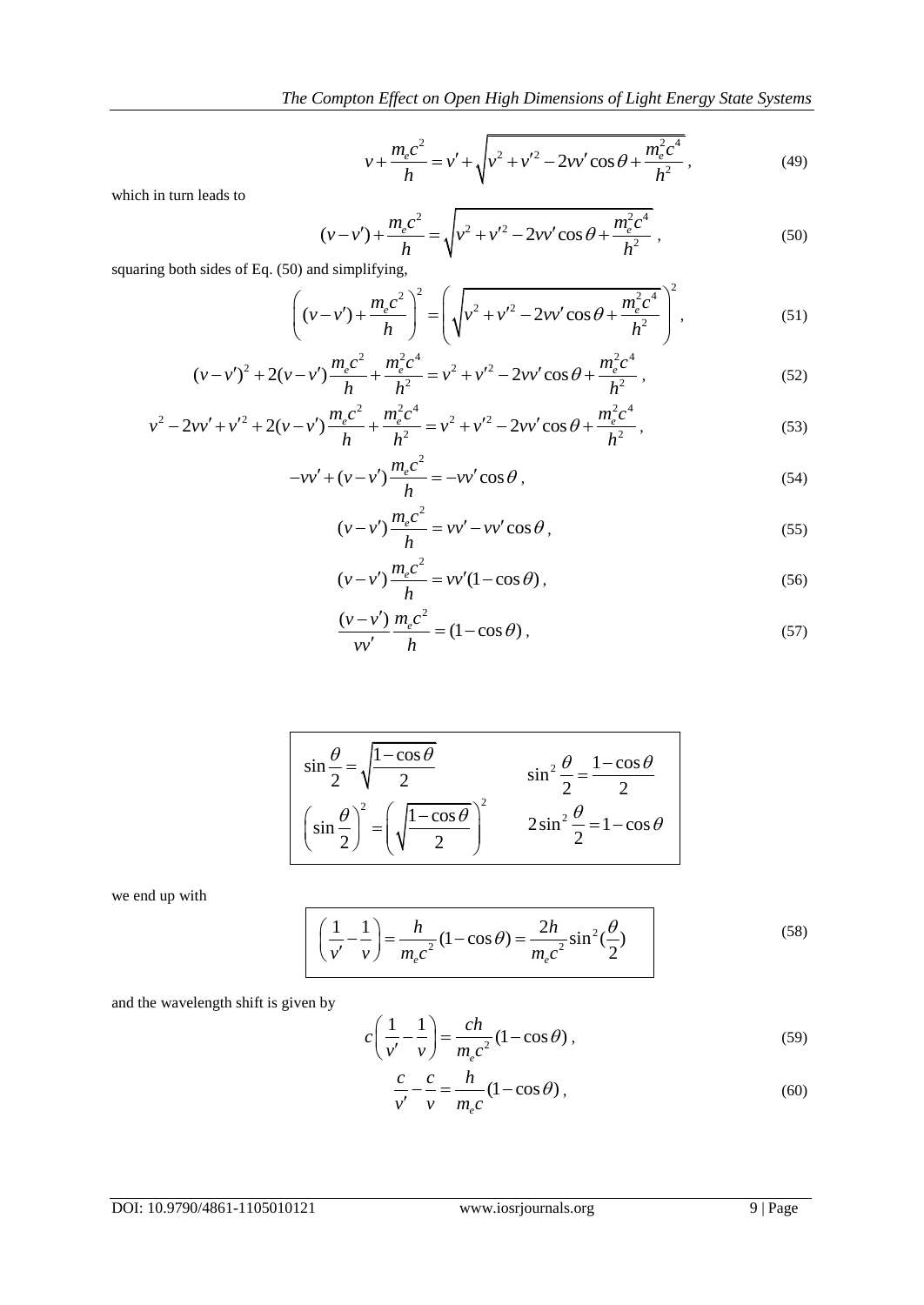$$
\Delta \lambda = \lambda' - \lambda = \frac{h}{m_e c} (1 - \cos \theta) = 2\lambda_{c-s} \sin^2(\frac{\theta}{2}),
$$
\n(61)

where  $\lambda_{C-S}$ *e h*  $\lambda_{C-S} = \frac{n}{m_c c}$  is called the Compton wavelength of the electron in super relative energy. This

relationship connects the initial and final wavelengths to the scattering angle. It confirms Compton's experimental observation: the wavelength shift of the X-rays depends only on the angle at which they are scattered and not on the frequency (or wavelength) of the incident ephotons.

In summary, the Compton effect in super relative energy effect confirms that ephotons behave similar to particles and they collide with electrons similar to material particles.

3.3. We can explain the Compton effect in odd 3*n<sup>j</sup>* light dimension energy state systems more effectively than using the Compton effect in the old theorem. It variously covers energy explained by the Compton effect in high dimension of light energy state systems (including advanced ether energy).

#### **Compton effect in odd 3n<sup>j</sup> light dimension energy state systems**



**Fig. 3** Compton scattering in odd  $3n_j$  light dimension energy states systems

This scattering process in odd  $3n_j$  light dimension energy state systems can be illustrated by the elastic scattering of a 3*n<sub>j</sub>* ephoton from a free electron (Fig. 3). The laws of elastic collisions can notably invoke the conservation of energy and momentum.

Considering the incident  $3n_j$  ephoton of energy in odd  $3n_j$  light dimension energy state systems

$$
E_{3n_j} = h^{n_j} v_{n_j}^{n_j} c_{n_j}^{n_j}
$$
 and the momentum in odd 3n<sub>j</sub> light dimension energy state systems  $p_{3n_j} = \frac{h^{n_j} v_n^{n_j}}{c_{n_j}^{n_j}}$ , the 3n<sub>j</sub>

ephoton collides with an electron that is initially at rest. If the  $3n_j$  ephoton scatters with a momentum in odd  $3n_j$ ephoton comices with an electron that is initially at rest. If the *sn<sub>j</sub>* ephoton scatters with a momentum in odd *sn<sub>j</sub>* light dimension energy state systems  $\vec{p}'_{e-3n_j}$  at an angle  $\theta$  while the electron recoils wi  $3n_j$  light dimension energy state systems  $\vec{p}_{e-3n_j}$ , the conservation of linear momentum yields (if  $n = 1, 3, 5, ...$ ,  $2j-1, j \ge 1$  $\vec{r}$   $-\vec{r}$   $\vec{r}'$ 

$$
\vec{p}_{3n_j} = \vec{p}_{e-3n_j} + \vec{p}'_{e-3n_j},
$$
\n(62)

which leads to

$$
\vec{p}_{e-3n_j} = \vec{p}_{3n_j} - \vec{p}'_{e-3n_j},
$$
\n(63)

$$
\vec{p}_{e-3n_j} = \vec{p}_{3n_j} - \vec{p}'_{e-3n_j},
$$
\n
$$
\vec{p}_{e-3n_j}^2 = (\vec{p}_{3n_j} - \vec{p}'_{e-3n_j})^2 = (\vec{p}_{3n_j})^2 - 2\vec{p}_{3n_j}\vec{p}'_{e-3n_j} + (\vec{p}'_{e-3n_j})^2,
$$
\n(64)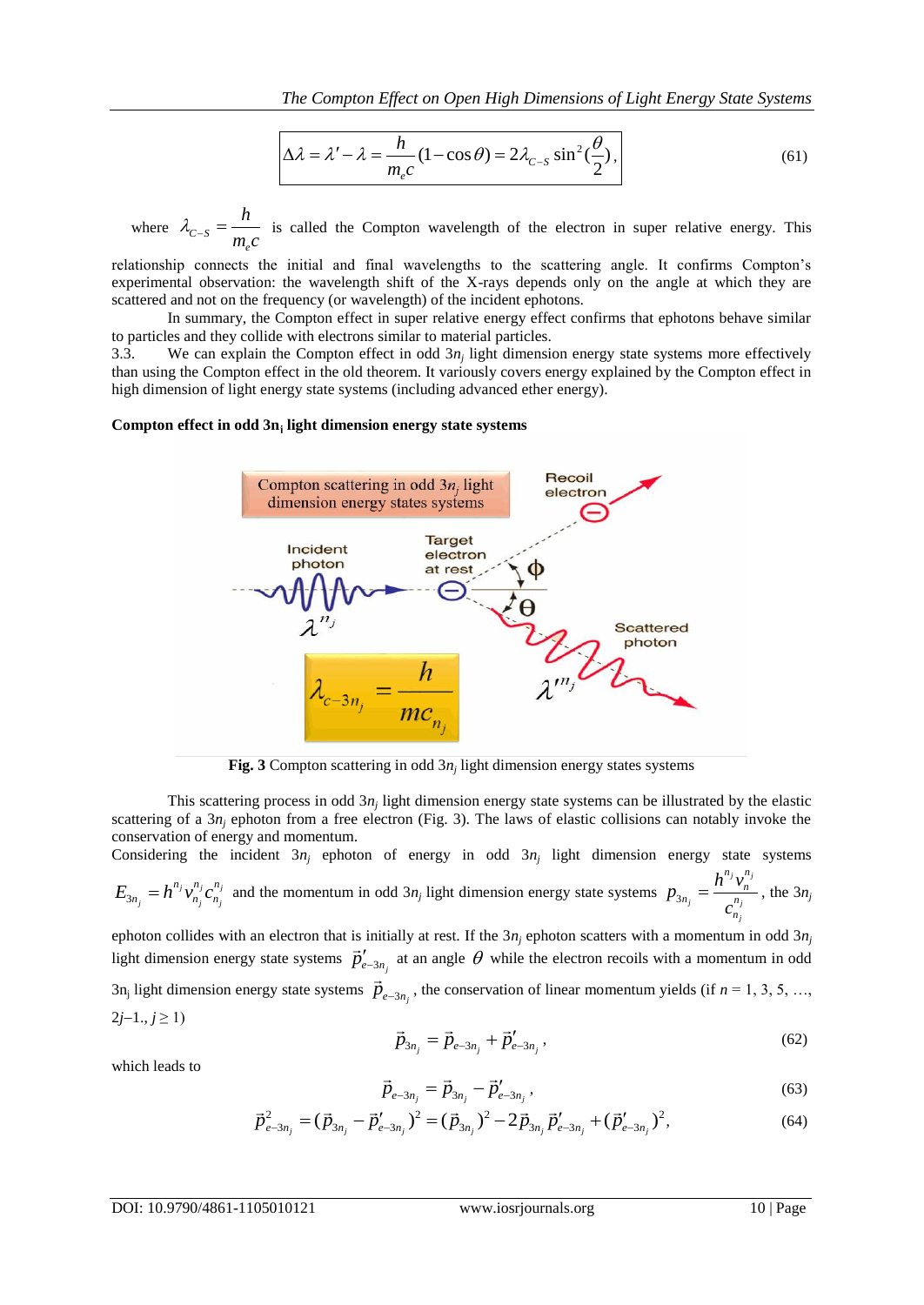$$
\vec{p}_{3n_j}^2 = \vec{p}_{3n_j} \vec{p}_{2n_j} = p_{3n_j}^2
$$
\n
$$
\vec{p}_{e-3n_j}^2 = \vec{p}_{e-3n_j} \vec{p}_{e-3n_j} = p_{e-3n_j}^2
$$
\n
$$
\vec{p}_{3n_j} = \frac{h^{n_j} v_{n_j}^{n_j}}{c_{n_j}^{n_j}}
$$
\n
$$
\vec{p}_{3n_j} \vec{p}_{e-3n_j} = p_{3n_j} p_{e-3n_j}^2 \cos \theta
$$
\n
$$
p_{e-3n_j}^2 = \frac{h^{n_j} v_{n_j}^{n_j}}{c_{n_j}^{n_j}}
$$
\n
$$
p_{2n_j}^2 = \frac{h^{2n_j} v_{n_j}^{2n_j}}{c_{n_j}^{2n_j}}
$$
\n
$$
p_{3n_j}^2 = \frac{h^{2n_j} v_{n_j}^{2n_j}}{c_{n_j}^{2n_j}}
$$

$$
\vec{p}_{e-3n_j}^2 = p_{3n_j}^2 - 2p_{3n_j}p_{e-3n_j}^{\prime}\cos\theta + p_{e-3n_j}^2,
$$
\n(65)\n
$$
h^{2n_j}v_{n_j}^{2n_j} - 2(\frac{h^{n_j}v_{n_j}^{n_j}}{h^{2n_j}v_{n_j}^{2n_j}})COS\theta + \frac{h^{2n_j}v_{n_j}^{2n_j}}{h^{2n_j}v_{n_j}^{2n_j}}
$$
\n(66)

$$
P_{e-3n_j} - P_{3n_j} - P_{2n_j} - Q_{2n_j} - Q_{3n_j} - Q_{3n_j} - Q_{3n_j} - Q_{3n_j} - Q_{3n_j} - Q_{3n_j} - Q_{3n_j} - Q_{3n_j} - Q_{3n_j} - Q_{3n_j} - Q_{3n_j} - Q_{3n_j} - Q_{3n_j} - Q_{3n_j} - Q_{3n_j} - Q_{3n_j} - Q_{3n_j} - Q_{3n_j} - Q_{3n_j} - Q_{3n_j} - Q_{3n_j} - Q_{3n_j} - Q_{3n_j} - Q_{3n_j} - Q_{3n_j} - Q_{3n_j} - Q_{3n_j} - Q_{3n_j} - Q_{3n_j} - Q_{3n_j} - Q_{3n_j} - Q_{3n_j} - Q_{3n_j} - Q_{3n_j} - Q_{3n_j} - Q_{3n_j} - Q_{3n_j} - Q_{3n_j} - Q_{3n_j} - Q_{3n_j} - Q_{3n_j} - Q_{3n_j} - Q_{3n_j} - Q_{3n_j} - Q_{3n_j} - Q_{3n_j} - Q_{3n_j} - Q_{3n_j} - Q_{3n_j} - Q_{3n_j} - Q_{3n_j} - Q_{3n_j} - Q_{3n_j} - Q_{3n_j} - Q_{3n_j} - Q_{3n_j} - Q_{3n_j} - Q_{3n_j} - Q_{3n_j} - Q_{3n_j} - Q_{3n_j} - Q_{3n_j} - Q_{3n_j} - Q_{3n_j} - Q_{3n_j} - Q_{3n_j} - Q_{3n_j} - Q_{3n_j} - Q_{3n_j} - Q_{3n_j} - Q_{3n_j} - Q_{3n_j} - Q_{3n_j} - Q_{3n_j} - Q_{3n_j} - Q_{3n_j} - Q_{3n_j} - Q_{3n_j} - Q_{3n_j} - Q_{3n_j} - Q_{3n_j} - Q_{3n_j} - Q_{3n_j} - Q_{3n_j} - Q_{3n_j} - Q_{3n_j} - Q_{3n_j} - Q_{3n_j} - Q_{3n_j} - Q_{3n_j} - Q_{3n_j} - Q_{3n_j} - Q_{3n_j} - Q_{3n_j} - Q_{3n_j} - Q_{3n_j} - Q_{3n_j} - Q_{3n_j} - Q_{3n_j} - Q_{3n_j} - Q_{3n_j} - Q_{3n_j} - Q_{3n_j} - Q_{3n_j} - Q
$$

$$
\vec{p}_{e-3n_j}^2 = \frac{h^{2n_j} v_{n_j}^{2n_j}}{c_{n_j}^{2n_j}} - 2 \frac{h^{2n_j} v_{n_j}^{n_j} v_{n_j}^{n_j}}{c_{n_j}^{2n_j}} \cos \theta + \frac{h^{2n_j} v_{n_j}^{2n_j}}{c_{n_j}^{2n_j}},
$$
(67)

$$
\vec{p}_{e-3n_j}^2 = \frac{h^{2n_j}}{c_{n_j}^{2n_j}} (v_{n_j}^{2n_j} + v_{n_j}^{\prime 2n_j} - 2v_{n_j}^{n_j} v_{n_j}^{\prime n_j} \cos \theta),
$$
\n(68)

 Regarding energy conservation, the energy of the electron before and after the collision is respectively given by

$$
E_{3n_j - sys(0)} = m_{3n_j - sys} c_{n_j}^{3n_j},
$$
\n(69)

$$
E_{e-3n_j-sys} = \sqrt{\vec{p}_{e-3n_j}^2 c_{n_j}^{4n_j} + m_{3n_j-sys}^2 c_{n_j}^{6n_j}},
$$
\n
$$
\sqrt{\vec{h}_{e-3n_j}^{2n_j} c_{n_j}^{4n_j} + m_{3n_j-sys}^2 c_{n_j}^{6n_j}},
$$
\n(70)

$$
E_{e-3n_j-sys} = \sqrt{\vec{p}_{e-3n_j}^2 c_{n_j}^{4n_j} + m_{3n_j-sys}^2 c_{n_j}^{6n_j}},
$$
\n
$$
E_{e-3n_j-sys} = \sqrt{\frac{h^{2n_j}}{c_{n_j}^{2n_j}} (v_{n_j}^{2n_j} + v_{n_j}^{2n_j} - 2v_{n_j}^{n_j} v_{n_j}^{n_j} \cos \theta) c_{n_j}^{4n_j} + \frac{h^{2n_j}}{h^{2n_j}} m_{3n_j-sys}^2 c_{n_j}^{6n_j}},
$$
\n
$$
E_{e-3n_j-sys} = \sqrt{\frac{h^{2n_j}}{c_{n_j}^{2n_j}} (v_{n_j}^{2n_j} + v_{n_j}^{2n_j} - 2v_{n_j}^{n_j} v_{n_j}^{n_j} \cos \theta) c_{n_j}^{4n_j} + \frac{h^{2n_j}}{h^{2n_j}} m_{3n_j-sys}^2 c_{n_j}^{4n_j}}.
$$
\n
$$
E_{e-3n_j-sys} = \sqrt{\frac{h^{2n_j} c_{n_j}^{2n_j}}{h^{2n_j} c_{n_j}^{2n_j}} \left( v_{n_j}^{2n_j} + v_{n_j}^{2n_j} - 2v_{n_j}^{n_j} v_{n_j}^{n_j} \cos \theta + \frac{m_{3n_j-sys}^2 c_{n_j}^{4n_j}}{h^{2n_j} c_{n_j}^{2n_j}} \right)}
$$
\n(72)

$$
E_{e-3n_j-sys} = \sqrt{h^{2n_j} c_{n_j}^{2n_j} \left( v_{n_j}^{2n_j} + v_{n_j}^{2n_j} - 2v_{n_j}^{n_j} v_{n_j}^{m_j} \cos \theta + \frac{m_{3n_j-sys}^2 c_{n_j}^{4n_j}}{h^{2n_j}} \right)},
$$
(72)  

$$
E_{e-3n_j-sys} = h^{n_j} c_{n_j}^{n_j} \sqrt{v_{n_j}^{2n_j} + v_{n_j}^{2n_j} - 2v_{n_j}^{n_j} v_{n_j}^{m_j} \cos \theta + \frac{m_{3n_j-sys}^2 c_{n_j}^{4n_j}}{h^{2n_j}}}
$$
(73)

$$
V \t\t V
$$
  
\n
$$
E_{e-3n_j-sys} = h^{n_j} c_{n_j}^{n_j} \sqrt{v_{n_j}^{2n_j} + v_{n_j}^{2n_j} - 2v_{n_j}^{n_j} v_{n_j}^{n_j} \cos \theta + \frac{m_{3n_j-sys}^2 c_{n_j}^{4n_j}}{h^{2n_j}}}.
$$
 (73)

The derivation of this relationship using Eq. (68) when the energy of the incident and scattered  $3n_j$ ephotons in odd 3*n<sub>j</sub>* light dimension energy state systems is given by  $E_{3n_i} = h^{n_j} v_{n_i}^{n_j} c_{n_i}^{n_j}$  $E_{3n_j} = h^{n_j} v_{n_j}^{n_j} c_{n_j}^{n_j}$  and  $E'_{3n_j} = h^{n_j} v_{n_j}^{n_j} c_{n_j}^{n_j}$  $E'_{3n_j} = h^{n_j} v'^{n_j}_{n_j} c^{n_j}_{n_j},$ respectively. The conservation of energy dictates that<br>  $E_{3n_j} + E_{3n_j\text{-sys(0)}} = E'_{3n_j} + E_{e-3n_j\text{-sys}}$ , (74)

$$
E_{3n_j} + E_{3n_j - sys(0)} = E'_{3n_j} + E_{e-3n_j - sys},
$$
\n(74)

or

$$
E_{3n_j} + E_{3n_j - sys(0)} = E'_{3n_j} + E_{e-3n_j - sys},
$$
\n
$$
h^{n_j} v_{n_j}^{n_j} c_{n_j}^{n_j} + m_{3n_j - sys} c_{n_j}^{3n_j} = h^{n_j} v_{n_j}^{n_j} c_{n_j}^{n_j} + h^{n_j} c_{n_j}^{n_j} \sqrt{v_{n_j}^{2n_j} + v_{n_j}^{'2n_j} - 2v_{n_j}^{n_j} v_{n_j}^{n_j} \cos \theta + \frac{m_{3n_j - sys}^2 c_{n_j}^{4n_j}}{h^{2n_j}}},
$$
\n
$$
v^{n_j} + \frac{m_{3n_j - sys} c_{n_j}^{2n_j}}{h^{2n_j}} = v^{n_j} + \sqrt{v_{n_j}^{2n_j} + v_{n_j}^{'2n_j} - 2v_{n_j}^{n_j} v_{n_j}^{n_j} \cos \theta + \frac{m_{3n_j - sys}^2 c_{n_j}^{4n_j}}{h^{2n_j}}}. \tag{76}
$$

$$
n_{ij}C_{n_{ij}} + m_{3n_{j} - sys}C_{n_{j}} - n_{j}C_{n_{j}} + n_{j}C_{n_{j}}\sqrt{v_{n_{j}} + v_{n_{j}} - 2v_{n_{j}}v_{n_{j}}}
$$
\n
$$
v_{n_{j}}^{n_{j}} + \frac{m_{3n_{j} - sys}C_{n_{j}}^{2n_{j}}}{h^{n_{j}}} = v_{n_{j}}^{n_{j}} + \sqrt{v_{n_{j}}^{2n_{j}} + v_{n_{j}}^{2n_{j}} - 2v_{n_{j}}^{n_{j}}v_{n_{j}}^{n_{j}}}
$$
\n
$$
\cos \theta + \frac{m_{3n_{j} - sys}^{2}C_{n_{j}}^{4n_{j}}}{h^{2n_{j}}},
$$
\n(76)

which in turn leads to

which in turn leads to  
\n
$$
(v_{n_j}^{n_j} - v_{n_j}^{n_j}) + \frac{m_{3n_j - sys}c_{n_j}^{2n_j}}{h^{n_j}} = \sqrt{v_{n_j}^{2n_j} + v_{n_j}^{2n_j} - 2v_{n_j}^{n_j}v_{n_j}^{n_j} \cos\theta + \frac{m_{3n_j - sys}^2c_{n_j}^{4n_j}}{h^{2n_j}}},
$$
\n(77)

DOI: 10.9790/4861-1105010121 www.iosrjournals.org 11 | Page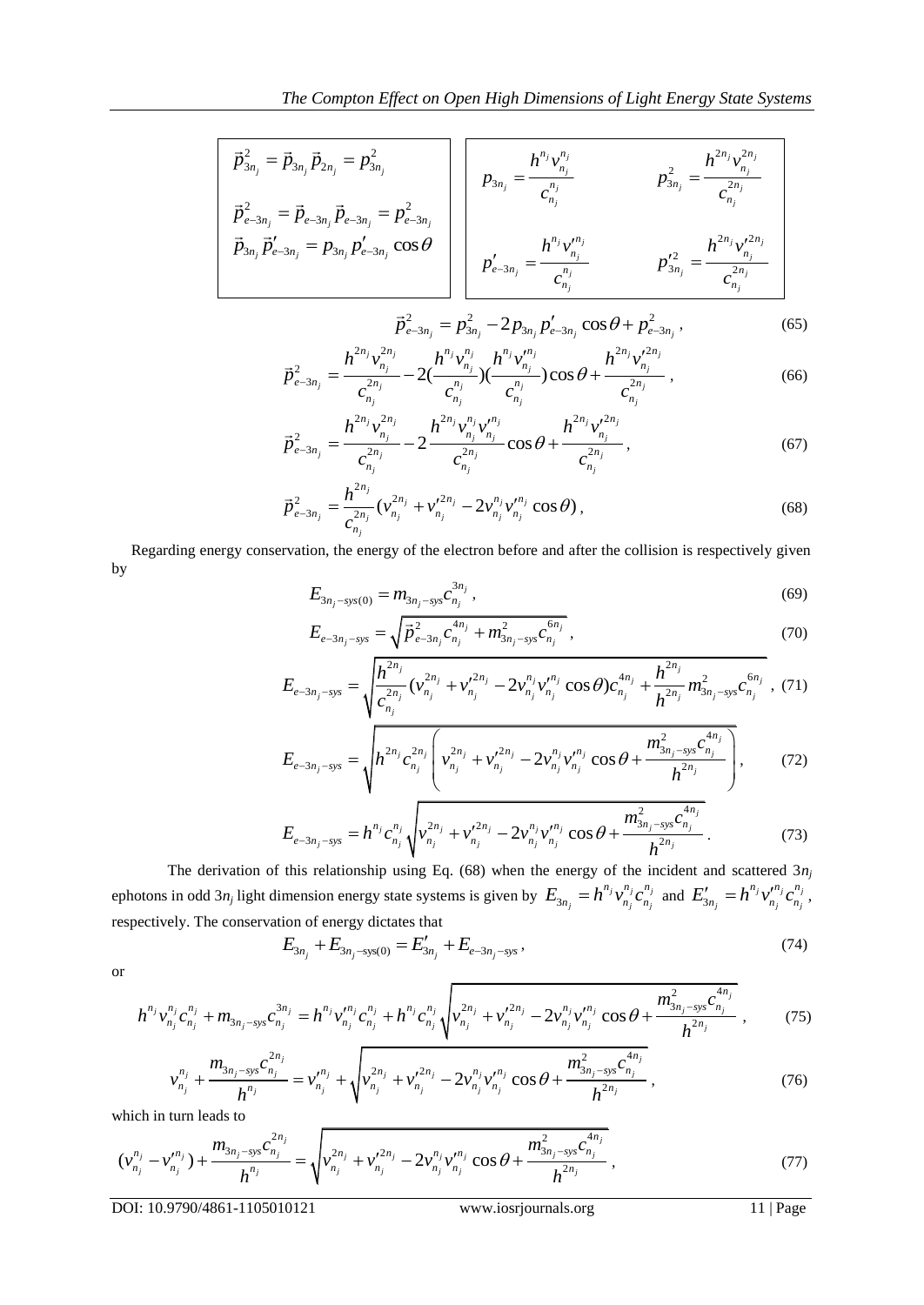squaring both sides of Eq. (77) and simplifying,

\n
$$
(v_{n_j}^{n_j} - v_{n_j}^{\prime n_j})^2 + 2(v_{n_j}^{n_j} - v_{n_j}^{\prime n_j}) \frac{m_{3n_j - sys} c_{n_j}^{2n_j}}{h^{n_j}} + \frac{m_{3n_j - sys}^2 c_{n_j}^{4n_j}}{h^{2n_j}} =
$$
\n
$$
v_{n_j}^{2n_j} + v_{n_j}^{\prime 2n_j} - 2v_{n_j}^{n_j} v_{n_j}^{\prime n_j} \cos \theta + \frac{m_{3n_j - sys}^2 c_{n_j}^{4n_j}}{h^{2n_j}},
$$
\n
$$
v_{n_j}^{2n_j} - 2v_{n_j}^{n_j} v_{n_j}^{\prime n_j} + v_{n_j}^{\prime 2n_j} + 2(v_{n_j}^{n_j} - v_{n_j}^{\prime n_j}) \frac{m_{3n_j - sys} c_{n_j}^{2n_j}}{h^{n_j}} + \frac{m_{3n_j - sys}^2 c_{n_j}^{4n_j}}{h^{2n_j}} =
$$
\n
$$
(78)
$$

$$
v_{n_j}^{2n_j} - 2v_{n_j}^{n_j}v_{n_j}^{"n_j} + v_{n_j}^{'2n_j} + 2(v_{n_j}^{n_j} - v_{n_j}^{"n_j})\frac{m_{3n_j - sys}c_{n_j}^{2n_j}}{h^{n_j}} + \frac{m_{3n_j - sys}^2c_{n_j}^{4n_j}}{h^{2n_j}} =
$$
  

$$
v_{n_j}^{2n_j} + v_{n_j}^{'2n_j} - 2v_{n_j}^{n_j}v_{n_j}^{"n_j} \cos\theta + \frac{m_{3n_j - sys}^2c_{n_j}^{4n_j}}{h^{2n_j}},
$$
(79)

$$
V_{n_j} + V_{n_j} = 2V_{n_j}V_{n_j} + \cos\theta + \frac{h^{2n_j}}{h^{2n_j}},
$$
\n
$$
-V_{n_j}^{n_j}V_{n_j}^{n_j} + (V_{n_j}^{n_j} - V_{n_j}^{n_j})\frac{m_{3n_j - sys}c_{n_j}^{2n_j}}{h^{n_j}} = -V_{n_j}^{n_j}V_{n_j}^{n_j} \cos\theta,
$$
\n(80)

$$
\left(v_{n_j}^{n_j} - v_{n_j}^{n_j}\right) \frac{h^{n_j}}{h^{n_j}} = \left(v_{n_j}^{n_j} v_{n_j} \cos \theta\right),
$$
\n
$$
\left(v_{n_j}^{n_j} - v_{n_j}^{n_j}\right) \frac{m_{3n_j - sys} c_{n_j}^{2n_j}}{h^{n_j}} = v_{n_j}^{n_j} v_{n_j}^{n_j} - v_{n_j}^{n_j} v_{n_j}^{n_j} \cos \theta,
$$
\n(81)

$$
(v_{n_j}^{n_j} - v_{n_j}^{\prime n_j}) \frac{m_{3n_j - sys}c_{n_j}^{2n_j}}{h^n} = v_{n_j}^{n_j}v_{n_j}^{\prime n_j} (1 - \cos\theta),
$$
\n(82)

$$
\frac{(v_{n_j}^{n_j} - v_{n_j}^{n_j})}{v_{n_j}^{n_j} v_{n_j}^{n_j}} \frac{m_{3n_j - sys} c_{n_j}^{2n_j}}{h^n} = (1 - \cos \theta),
$$
\n(83)

$$
\left(\frac{1}{v_{n_j}^{n_j}} - \frac{1}{v_{n_j}^{n_j}}\right) \frac{m_{3n_j - sys} c_{n_j}^{2n_j}}{h^{n_j}} = (1 - \cos \theta),
$$
\n(84)

we end up with

$$
\left(\frac{1}{v_{n_j}^{n_j}} - \frac{1}{v_{n_j}^{n_j}}\right) = \frac{h^{n_j}}{m_{3n_j - sys}} \left(1 - \cos\theta\right) = \frac{2h^{n_j}}{m_{3n_j - sys}} \sin^2\left(\frac{\theta}{2}\right),\tag{85}
$$

and the wavelength shift is given by

$$
c_{n_j}^{n_j} \left( \frac{1}{\nu_{n_j}^{n_j}} - \frac{1}{\nu_{n_j}^{n_j}} \right) = \frac{c_{n_j}^{n_j} h^{n_j}}{m_{3n_j - sys} c_{n_j}^{2n_j}} (1 - \cos \theta), \qquad (86)
$$

$$
\begin{vmatrix}\n\sin\frac{\theta}{2} = \sqrt{\frac{1-\cos\theta}{2}} & \sin^2\frac{\theta}{2} = \frac{1-\cos\theta}{2} \\
\sin\frac{\theta}{2} = \left(\sqrt{\frac{1-\cos\theta}{2}}\right)^2 & 2\sin^2\frac{\theta}{2} = 1-\cos\theta\n\end{vmatrix}
$$

$$
\frac{c_{n_j}^{n_j}}{v_{n_j}^{n_j}} - \frac{c_{n_j}^{n_j}}{v_{n_j}^{n_j}} = \frac{h^{n_j}}{m_{3n_j - sys}c_{n_j}^{n_j}} (1 - \cos \theta),
$$
\n(87)

$$
(\Delta \lambda)^{n_j} = \lambda'^{n_j} - \lambda^{n_j} = \frac{h^{n_j}}{m_{3n_j - sys} c_{n_j}^{n_j}} (1 - \cos \theta) = 2\lambda^{n_j} \sin^2(\frac{\theta}{2})
$$
(88)

DOI: 10.9790/4861-1105010121 www.iosrjournals.org 12 | Page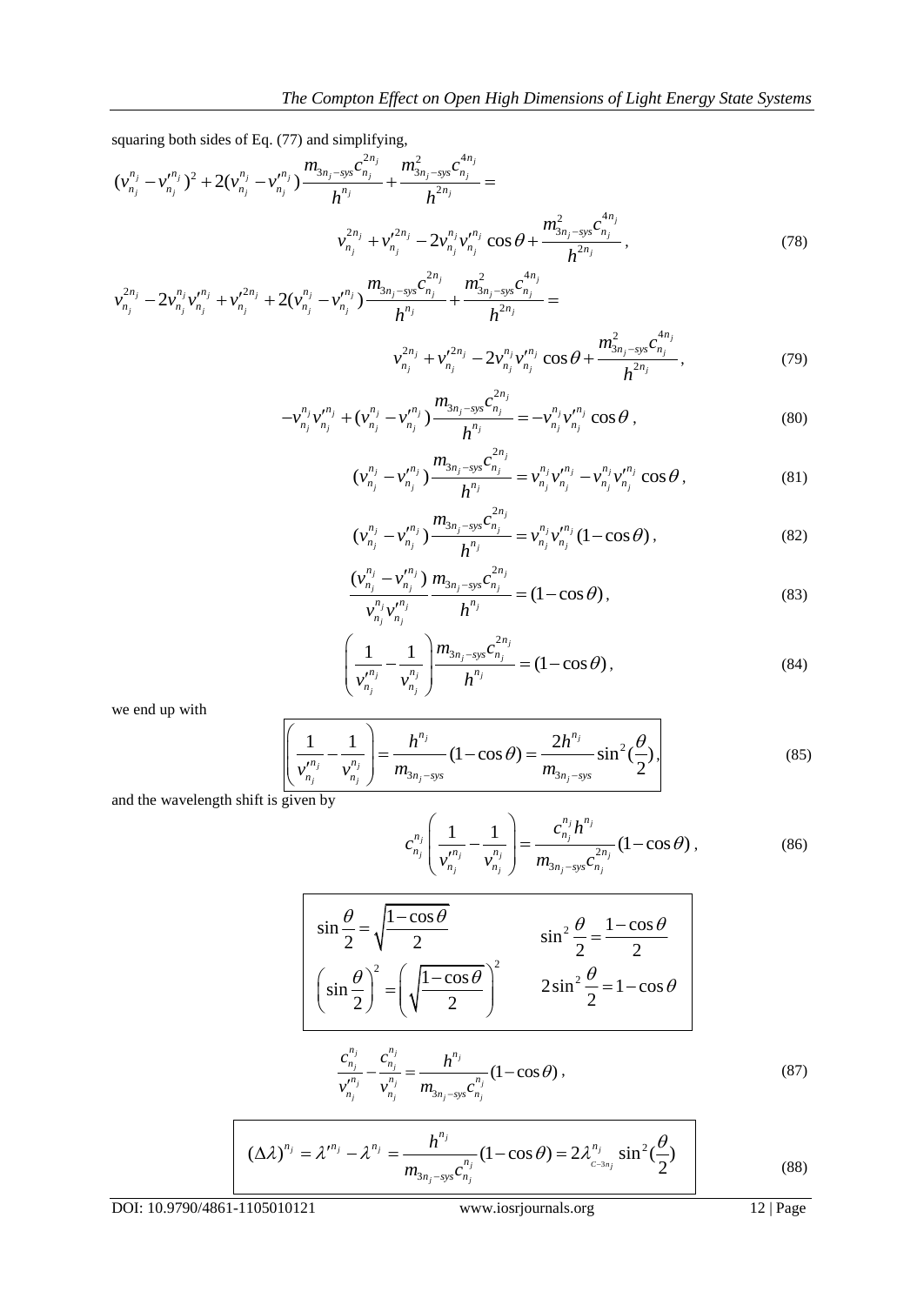$$
\lambda_{c^{-3n_j}}^{n_j} = \frac{h^{n_j}}{m_{3n_j - sys}c_{n_j}^{n_j}},
$$
\n(89)

$$
\lambda_{c^{-3n_j}}^{n_j} = \frac{h^{n_j}}{m^{n_j} c_{n_j}^{n_j}}, (m_{3n_j - sys} = m^{n_j})
$$
\n(90)

$$
\lambda_{c^{-3n_j}} = \frac{h}{mc_{n_j}},
$$
\n(91)

where  $\lambda_{c=3n_j}$ *j n h mc*  $\lambda_{c=3n_i} = \frac{n}{m_i}$  is called the Compton wavelength of the electron in odd 3*n<sub>j</sub>* light dimension energy

state systems that shows the relationship that connects the initial and final wavelengths to the scattering angle. It confirms Compton's experimental observation that the wavelength shift of X-rays depends only on the angle at which the wavelengths are scattered and not on the frequency (or wavelength) of the incident  $3n_i$  ephotons.

In summary, the Compton effect in odd  $3n_j$  light dimension energy state systems effect confirms that  $3n_j$ ephotons behave similar to particles and they collide with electrons similar to material particles.

## **IV. Discussion**

- 1. High-dimension light identifies the dimension of light in more than one dimension<sup>150,151,152,153,154,155,156</sup>
- 2. Jiradeach's postulate was variously applied in advanced quantum fields in high-dimension energy state systems<sup>157,158,159,160,161</sup>.
- 3. High-dimension light demonstrates wave-particle duality; moreover and is consistent based on Einstein's research on the nature of light $162,163,164,165$
- 3.1. We proved the Compton effect in even 2*n* light dimension energy states, in super relative energy, and in odd 3*n<sup>j</sup>* light dimension energy state systems by implementing Jiradeach's quantum hypothesis in various high-dimension energy state systems.
- 3.2. The equations (the Compton effect in even 2*n* light dimension energy state systems, in super relative energy, and in odd 3*n<sub>j</sub>* light dimension energy state systems) were proved using the conservation of energy and momentum (principle of symmetry), which were consistent and symmetrical.

# **V. Conclusion**

- 1. The purpose of this paper was to study the energy of natural systems. The energy of natural systems was developed from Einstein's energy equation. Researchers proposed the 2*n* and odd 3*n<sup>j</sup>* light dimension energy state systems using Jiradeach's postulates.
- 2. Light dimensions were developed from Einstein's theory of relativity. We applied the Compton effect to high-dimension light energy state systems and implemented Jiradeach's quantum hypothesis in highdimension light energy state systems using 2*n* photons, ephotons, and 3*n<sup>j</sup>* ephotons in high-dimension Compton wavelengths.
- 3. In all cases, the process equations contained the Compton wavelength of electrons in even 2*n* light dimension energy state systems, in super relative energy, and in odd  $3n_j$  light dimension energy state systems. This relationship connects the initial and final wavelengths to the scattering angle, confirming that Compton's experimental observation in high dimensions revealed that the wavelength shift depends only on the angle at which they are scattered and not on the frequency (or wavelength) of the incident 2*n* photons, ephotons, and  $3n_i$  ephotons. The results showed  $2n$  photons, ephotons, and  $3n_i$  ephotons in high dimensions, confirming that photons behave similar to electrons in materials. We applied the super relative theory, which is the beginning of the transformation of matter into open space and time in high dimensions.
- 4. In all cases, the process equations used the principle of symmetry.
- 5. In the future, these findings may be applicable to the innovation called the "time machine."

# **Acknowledgments**

This work was financially supported by Thailand Research Fund (TRF) through Research Career Development Grant (RSA6180070).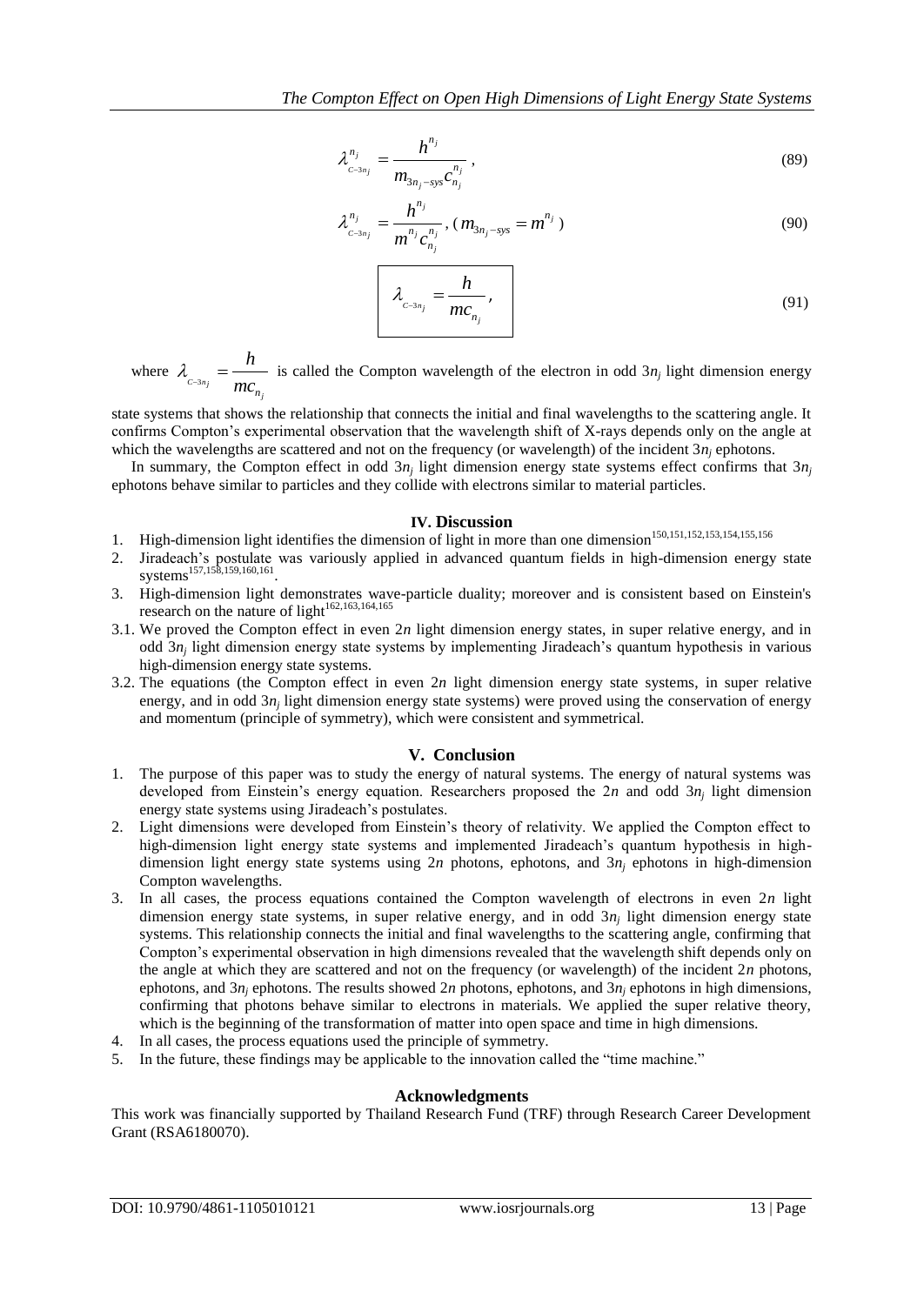#### **Appendix A**

1**.** Proof of Eq. (3)

From

$$
E = mc2,(E)n = (mc2)n, \t(A.1)
$$

$$
F^n - m^n c^{2n}
$$
\n(A.2)\n
$$
(A.3)
$$

$$
E = mc, \qquad (A.3)
$$
\n
$$
F = mc, \qquad c^{2n} \qquad (A.4)
$$

$$
E_{2n-\text{sys}} = m_{2n-\text{sys}} c_n^{2n} \,. \tag{A.4}
$$

In (A.3),  $E^n$  is replaced with  $E_{2n-sys}$  in even 2*n* light dimension energy state systems in the theory of relativity (the meaning of the equation is presented the even 2*n* light dimension energy state systems in theory of relativity frames).

Ⅵ**. Appendix**

 $m^n$  is replaced with  $m_{2n-sys}$  in the even 2*n* light dimension energy y state systems in the theory of relativity (the equation demonstrates the even 2*n* light dimension energy state systems in theory of relativity frames).

 $c^{2n}$  is replaced with  $c_n^{2n}$  $c_n^{2n}$  in even 2*n* light dimension energy state systems in the theory of relativity (the equation demonstrates the even 2*n* light dimension energy state systems in theory of relativity frames).

2**.** Proof of Eq. (4)

From

$$
E = mc^3, \tag{A.5}
$$

$$
(E)^{n_j} = (mc^3)^{n_j}, \t\t(A.6)
$$

$$
E^{n_j} = m^{n_j} c^{3n_j}, \qquad (A.7)
$$

$$
E_{3n_j-sys} = m_{3n_j-sys} c_{n_j}^{3n_j} .
$$
 (A.8)

In (A.7),  $E^{n_j}$  is replaced with  $E_{3n_j-sys}$  in the odd 3*n<sub>j</sub>* light dimension energy state systems in the theory of relativity (the equation demonstrates the odd 3*n<sup>j</sup>* light dimension energy state systems in theory of relativity frames).

 $m^{n_j}$  is replaced with  $m_{3n_j-sys}$  in the odd  $3n_j$  light dimension energy state systems in the theory of relativity (the equation demonstrates the odd 3*n<sub>j</sub>* light dimension energy state systems in theory of relativity frames).

 $c^{3n_j}$  is replaced with  $c_n^{3n_j}$ *j n*  $c_{n_i}^{3n_j}$  in the odd  $3n_j$  light dimension energy state systems in the theory of relativity (the equation demonstrates the odd  $3n_j$  light dimension energy state systems in theory of relativity frames).

#### **Appendix B. Ether calculations**

The equation of energy system will be generally similar to Einstein's theory as demonstrated in the following equation:

$$
E = \frac{mc^2}{\sqrt{1 - \frac{v^2}{c^2}}},
$$
 (B.1)

where  $E =$  the energy

 $m =$  the mass

 $c$  = the speed of light

 $v =$  the mass velocity

If v<< c is used to obtain the value of energy system in nature system, generally  $E = mc^2$  will follow Eq. (1) as indicated in the following equation:

$$
k = \frac{1}{\sqrt{1 - \frac{v^2}{c^2}}},
$$
(B.2)

where  $k =$  the perturbation of the ether energy

 $c$  = the speed of light

 $v =$  the mass velocity energy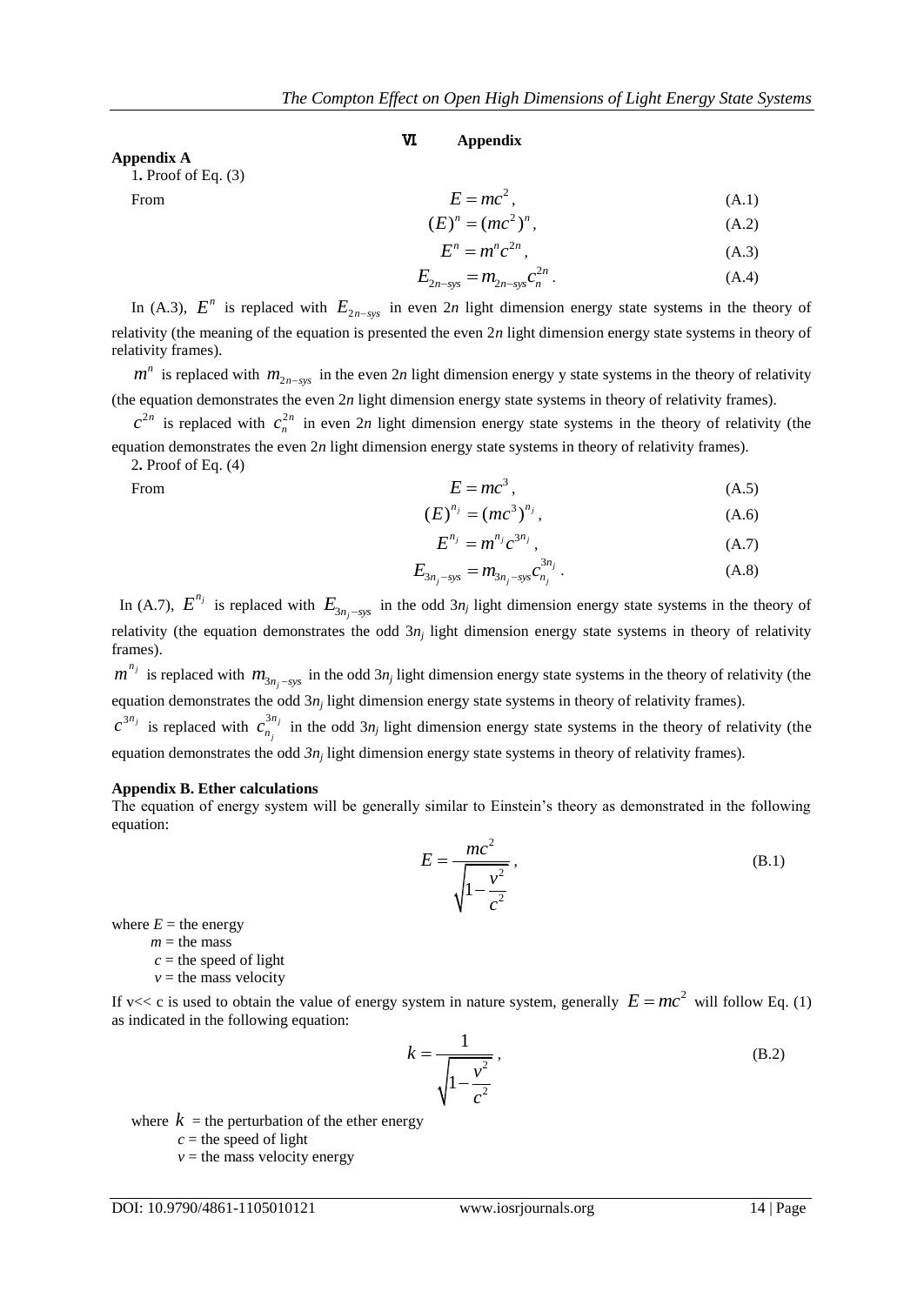from the knowledge of the ether as delivered speech before the absolute system will can show the perturbation system ether condition as follows from (B.2) lead c multiply by through (do not forget that value c this the condition c in ether system) will get the equation

$$
ck = \frac{c}{\sqrt{1 - \frac{v^2}{c^2}}},
$$
\n(B.3)

which from  $(B.3)$  creates a new algebraic equation,

$$
\frac{k}{1/c} = \frac{1}{\frac{1}{c} \sqrt{1 - \frac{v^2}{c^2}}},
$$
(B.4)

1 *k* replaced with  $k_e$  results in a new equation:

$$
k_e = \frac{1}{\frac{1}{c} \sqrt{1 - \frac{v^2}{c^2}}},
$$
\n(B.5)

where  $k_e$  is the constant of the behavioral light ether dimension energy state system from Eq. (1) multiplied by

$$
k_e E = k_e mc^2, \tag{B.6}
$$

From (B.6), replacing  $k_e E$  with the symbol  $E_{e-sys}$  (keep in mind that value this the energy that have behavioral condition light ether dimension energy state system) as in the following equation:

$$
E_{e-sys} = k_e mc^2, \qquad (B.7)
$$

$$
E_{e\text{-sys}} = \frac{mc^2}{\frac{1}{c}\sqrt{1 - \frac{v^2}{c^2}}},
$$
(B.8)

$$
E_{e-sys} = \frac{mc^3}{\sqrt{1 - \frac{v^2}{c^2}}},
$$
\n(B.9)

If  $\nu \ll c$  is used to obtain the value of energy system in nature system generally (the ether condition remains the same), the algebraic equation will be

$$
E_{e\text{-sys}} = mc^3. \tag{B.10}
$$

**Appendix C. Explanation of odd 3n light dimension energy state systems in super relative theory** From  $E = mc^2$  replace by  $E_{2n-sys} = m_{2n-sys} c_n^{2n}$ ,

$$
v = v_{2n-sys}, \ c = c_{2n-sys}
$$

results in

$$
E_{2n-sys} = \frac{m_{2n-sys}c_n^{2n}}{\sqrt{1 - \frac{v_{2n-sys}^2}{c_{2n-sys}^2}}},
$$
\n(C.1)

where  $E_{2n-sys}$  = the even 2n light dimension energy state systems in theory of relativity frames

*n* = the light dimension energy state ( $n = 1, 2, ..., \infty$ )

 $m_{2n-sys}$  = mass energy in even 2n light dimension energy state

2*n*  $c_n^{2n}$  = even 2*n* light dimension energy state speed in power 2*n*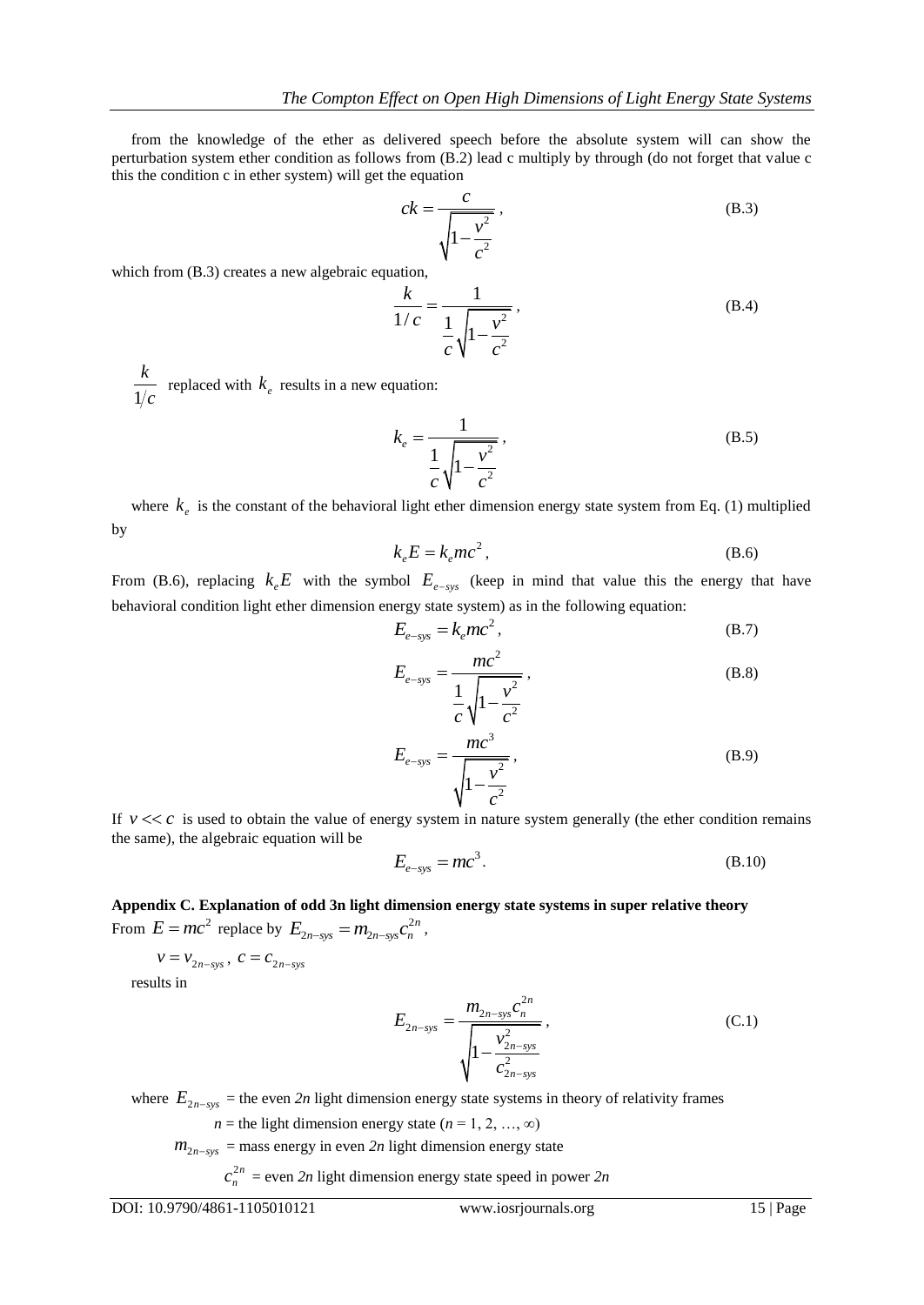$c_{2n-sys}$  = even 2n lights dimension energy state speed

 $v_{2n-sys}$  = velocity in even 2n lights dimension energy state systems speed

*n* = the light dimension energy state systems ( $n = 1, 2, ..., \infty$ )

If  $v_{2n-sys}$   $\Box$   $c_{2n-sys}$  is used to obtain the value called super relativity energy state in even 2n light dimension energy systems in theory of relativity frames  $E_{2n-sys} = m_{2n-sys} c_n^{2n}$ , it follows from (B.2) that replacing k with  $k_{n_j}$ ,  $v = v_{n_j}$ ,  $c = c_{n_j}$  will result in:

$$
k_{n_j} = \frac{1}{\sqrt{1 - \frac{v_{n_j}^2}{c_{n_j}^2}}},
$$
\n(C.2)

where  $k_{n_j}$  is the perturbation ether energy state system in  $n_j$  dimension energy state systems ( $n_j = 1, 3$ , 5,...,2*j*-1., $j \ge 1$ ).

 From the knowledge of the ether as delivered speech before absolute system illustrates the ether system condition as follows:

from (C.2) lead  $c^{n_j}$  multiplied by the (keep in mind that value  $c^{n_j}$  is the condition  $c^{n_j}$  in *n* dimension ether energy state systems) results in:

$$
c^{n_j}k_{n_j} = \frac{c^{n_j}}{\sqrt{1 - \frac{v_{n_j}^2}{c_{n_j}^2}}},
$$
\n(C.3)

Replacing  $c^{n_j}$  with  $c^{n_j}_{3n}$ *j n*  $c_{3n_j-sys}^{n_j}$ ,  $v_{n_j}$  by  $v_{3n_j-sys}$ ,  $c_{n_j}$  by  $c_{3n_j-sys}$  results in:

$$
c_{3n_j-sys}^{n_j} k_{n_j} = \frac{c_{3n_j-sys}^{n_j}}{\sqrt{1 - \frac{v_{3n_j-sys}^2}{c_{3n_j-sys}^2}}},
$$
\n(C.4)

where  $c_{3n}^{n_j}$ *j n*  $c_{3n_i-sys}^{n_j}$  = odd  $3n_j$  light dimension energy state systems speed in power *n* 

 $n_j$  = the light dimension energy state systems ( $n_j$  = 1, 3, 5,…,2*j*-1., *j* ≥ 1)

 $v_{3n_j\text{-sys}}$  = velocity in odd  $3n_j$  light dimension energy state systems

 $c_{3n_j - sys} =$  odd  $3n_j$  lights dimension energy state systems speed From (C.4):

$$
\frac{k_{n_j}}{1/c_{3n_j-sys}^{n_j}} = \frac{1}{\frac{1}{c_{3n_j-sys}^{n_j}} \sqrt{1 - \frac{v_{3n_j-sys}^2}{c_{3n_j-sys}^2}}},
$$
(C.5)

 $1/c_3^{\prime\prime}$ *j j j n n*  $n_i$  – *sys k*  $c_{3n_i-}^{n_j}$ is replaced with  $k_{3n_j-ether}$ , resulting in

$$
k_{3n_j-ether} = \frac{1}{\frac{1}{c_{3n_j-sys}^{n_j}} \sqrt{1 - \frac{v_{3n_j-sys}^2}{c_{3n_j-sys}^2}}},
$$
(C.6)

where  $k_{3n_j-ether}$  is the constant of the behavioral condition light ether odd  $3n_j$  light dimension energy state systems from (A.4) lead value multiply by the following equation: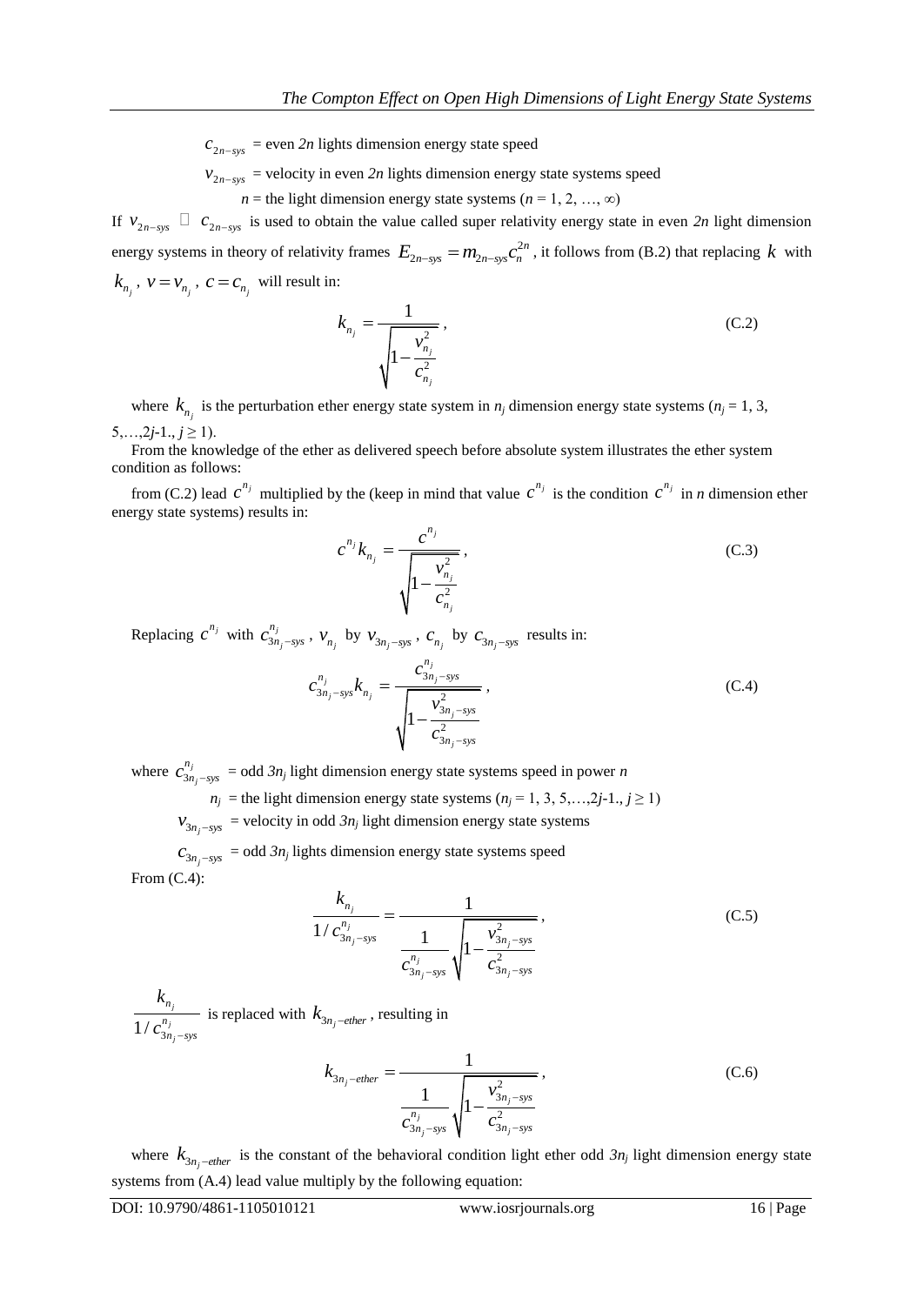$$
k_{3n_j-ether}E_{2n-sys} = k_{3n_j-ether}m_{2n-sys}c_n^{2n},
$$
\n(C.7)

from (C.7), replacing  $k_{3n_j-ether}E_{2n-sys}$  with  $E_{3n_j-sys}$  (keep in mind that the values of the energy that have

behavioural condition odd 
$$
3n_j
$$
 light dimension energy state systems) results in:  
\n
$$
E_{3n_j-sys} = k_{3n_j-ether} m_{2n-sys} c_n^{2n},
$$
\n(C.8)

$$
E_{3n_j - sys} = \frac{m_{2n - sys}c_n^{2n}}{\frac{1}{c_{3n_j - sys}^{n_j}} \sqrt{1 - \frac{v_{3n_j - sys}^2}{c_{3n_j - sys}^{2n_j}}}},
$$
(C.9)

$$
E_{3n_j - sys} = \frac{m_{2n - sys}c_n^{2n}c_{3n_j - sys}^{n_j}}{\sqrt{1 - \frac{v_{3n_j - sys}^2}{c_{3n_j - sys}^2}}},
$$
\n(C.10)

If  $v_{3n_j-sys} \ll c_{3n_j-sys}$  is used to obtain the value called the odd  $3n_j$  light dimension energy state systems in theory of super relative (the ether energy condition remains the same) will result in:

$$
E_{3n_j-sys} = m_{2n_j-sys} c_n^{2n} c_{3n_j-sys}^{n_j},
$$
\n(C.11)

from (C.11), if  $c_{3n}^{n_j}$ *j n*  $c_{3n_j-sys}^{n_j} = \lambda_{\text{effect}-3n_j}$  $\lambda_{effect-3n_j}$  *c*<sup>n</sup> if  $\lambda_{effect-3n_j}$  is the effect of odd  $3n_j$  light dimension energy state systems results in:

$$
E_{3n_j-sys} = \lambda_{effect-3n_j} m_{2n-sys} c_n^{2n} c_n^{n},
$$
\n(C.12)  
\n
$$
E_{3n_j-sys} = \lambda_{effect-3n_j} m_{2n-sys} c_n^{3n},
$$
\n(C.13)

results in

replacing  $\lambda_{effect-3n_j} m_{2n-sys} = m_{3n_j-sys}$  results in:

$$
E_{3n_j-sys} = m_{3n_j-sys} c_n^{3n}, \qquad (C.14)
$$

3*n*  $c_n^{3n}$  replacing  $c_{n_i}^{3n_j}$ *j n*  $c_{n_i}^{3n_j}$  in odd  $3n_j$  light dimension energy state systems results in:

$$
E_{3n_j - sys} = m_{3n_j - sys} c_{n_j}^{3n_j}, \qquad (C.15)
$$

In which the super nature relativity energy is in odd  $3n_j$  light dimension energy state systems (the equation demonstrates odd *3n<sup>j</sup>* light dimension energy state systems).

#### **References**

- [1]. M. Heidegger, On the way to language, Harper & Row New York, 1971.
- [2]. J. Bradshaw, L. Rogers, The evolution of lateral asymmetries, language, tool use, and intellect, BRILL, 1992.
- [3]. C. Ponting, A green history of the world. The environment and the collapse of great civilizations, (1993).
- [4]. M. Pagel, Human language as a culturally transmitted replicator, Nature Reviews Genetics, 10 (2009) 405.
- [5]. S. Poplack, S. Wheeler, A. Westwood, Distinguishing language contact phenomena: evidence from Finnish‐ English bilingualism, World Englishes, 8 (1989) 389-406.
- [6]. S.D. Krashen, Explorations in language acquisition and use, Heinemann Portsmouth, NH, 2003.
- [7]. K.L. Mcneill, Teachers' use of curriculum to support students in writing scientific arguments to explain phenomena, Science Education, 93 (2009) 233-268.
- [8]. F. Iwamoto, M. Yamada, Cluster development method in the quantum mechanics of many particle system, i, Progress of Theoretical Physics, 17 (1957) 543-555.
- [9]. S. Srebrenik, R.F. Bader, Towards the development of the quantum mechanics of a subspace, The Journal of Chemical Physics, 63 (1975) 3945-3961.
- [10]. L.E. Ballentine, Quantum mechanics: a modern development, World Scientific Publishing Company, 1998.
- [11]. M. Shapiro, P. Brumer, Principles of the quantum control of molecular processes, Principles of the Quantum Control of Molecular Processes, by Moshe Shapiro, Paul Brumer, pp. 250. ISBN 0-471-24184-9. Wiley-VCH, February 2003., (2003) 250.
- [12]. G.A. Kaminski, H.A. Stern, B.J. Berne, R.A. Friesner, Development of an accurate and robust polarizable molecular mechanics force field from ab initio quantum chemistry, The Journal of Physical Chemistry A, 108 (2004) 621-627.
- [13]. A. Einstein, Fundamental ideas and problems of the theory of relativity, (1923).
- [14]. J.D. Sinnott, The theory of relativity, Human Development, 24 (1981) 293-311.
- [15]. D. Bohm, The special theory of relativity, Routledge, 2015.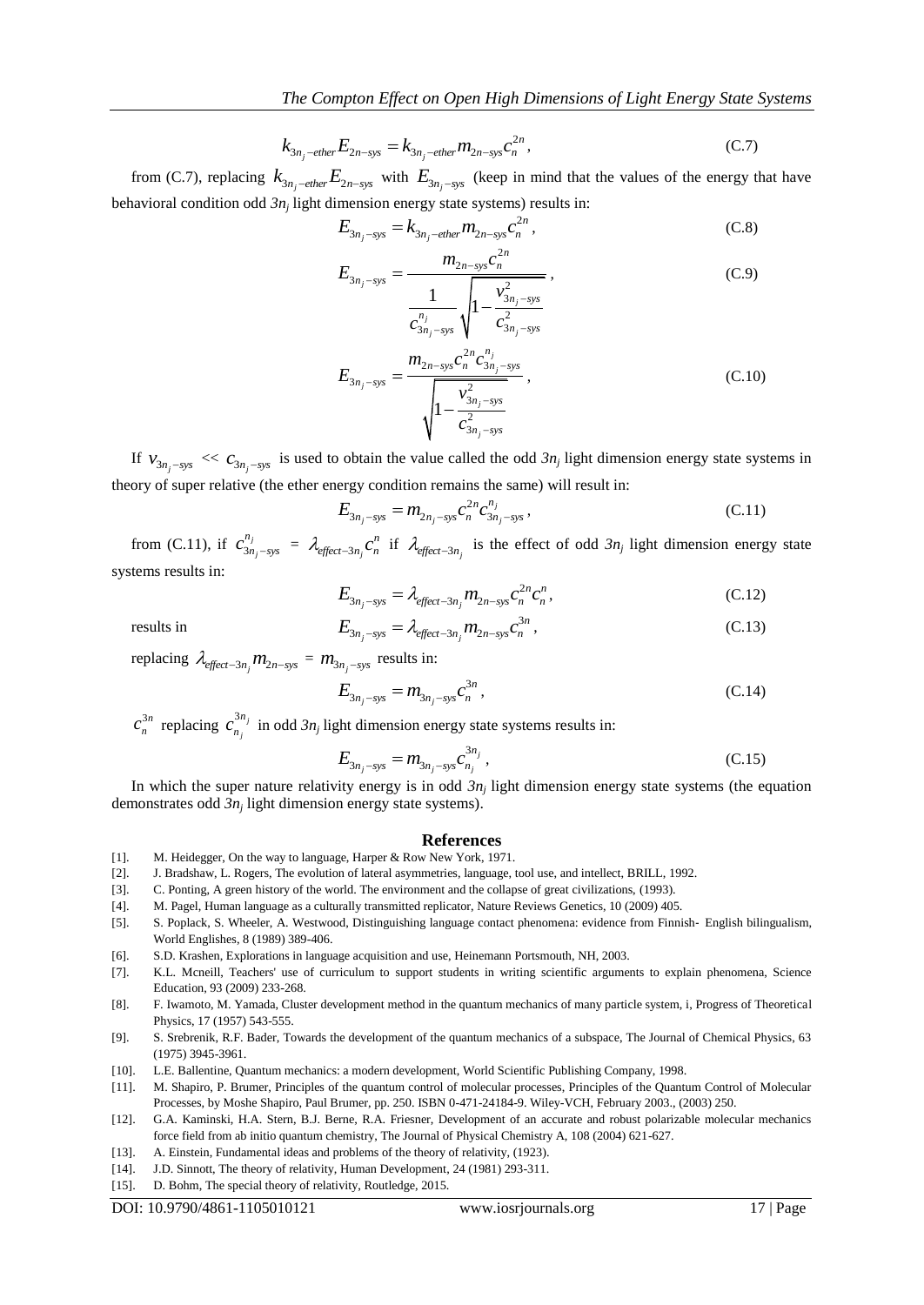- [16]. D.F. Moyer, Revolution in science: The 1919 eclipse test of general relativity, On the path of Albert Einstein, Springer, 1979, pp. 55-101.
- [17]. C. Rovelli, The century of the incomplete revolution: searching for general relativistic quantum field theory, Journal of Mathematical Physics, 41 (2000) 3776-3800.
- [18]. B. Russell, ABC of Relativity, Routledge, 2009.
- [19]. A. Einstein, Relativity, Routledge, 2013.
- [20]. N. Stepan, Idea of Race in Science: Great Britain, 1800-1960, Springer, 1982.
- [21]. H. Gardner, The mind's new science: A history of the cognitive revolution, Basic books, 1987.
- [22]. W.S. Bainbridge, Converging technologies for improving human performance: Nanotechnology, biotechnology, information technology and cognitive science, Springer Science & Business Media, 2013.
- [23]. A. Pentland, Social physics: How good ideas spread-the lessons from a new science, Penguin, 2014.
- [24]. A. Fölsing, Albert Einstein: a biography, Viking, 1997.
- [25]. A.I. Miller, Albert Einstein's special theory of relativity, " Includes a translation by AI Miller of A. Einstein's" On the Electrodynamics of Moving Bodies", XX, 446 pp. 74 figs. Springer-Verlag New York", (1998) 74.
- [26]. A. Einstein, Ether and the Theory of Relativity, The genesis of general relativity, Springer, 2007, pp. 1537-1542.
- [27]. G.L. Greene, M.S. Dewey, E. Kessler Jr, E. Fischbach, Test of special relativity by a determination of the Lorentz limiting velocity: Does E=  $mc^2$ ?, Physical Review D, 44 (1991) R2216.
- [28]. A. Reitsma, R. Cairns, R. Bingham, D. Jaroszynski, Efficiency and energy spread in laser-wakefield acceleration, Physical review letters, 94 (2005) 085004.
- [29]. H.C. Ohanian, Did Einstein prove E= mc<sup>2</sup>?, Studies in History and Philosophy of Science Part B: Studies in History and Philosophy of Modern Physics, 40 (2009) 167-173.
- [30]. N.D. Mermin, Understanding Einstein's 1905 derivation of E= Mc<sup>2</sup>, Studies in History and Philosophy of Science Part B: Studies in History and Philosophy of Modern Physics, 42 (2011) 1-2.
- [31]. R. Felder, Practical realization of the definition of the metre, including recommended radiations of other optical frequency standards (2003), Metrologia, 42 (2005) 323.
- [32]. C. Huygens, Treatise on light, tradition, 2012.
- [33]. S.D. Jain, V.M. Nanoti, Decoding the enigma called light, (2015).
- [34]. A. Raftopoulos, N. Kalyfommatou, C.P. Constantinou, The properties and the nature of light: the study of Newton's work and the teaching of optics, Science & Education, 14 (2005) 649-673.
- [35]. R.J. Sheehan, S. Rode, On scientific narrative: Stories of light by Newton and Einstein, Journal of Business and Technical Communication, 13 (1999) 336-358.
- [36]. I. Newton, Opticks, or, a treatise of the reflections, refractions, inflections & colours of light, Courier Corporation, 1979.
- [37]. R. Penrose, Newton, quantum theory and reality, Three hundred years of gravitation, (1987) 17-49.
- [38]. G. Sagnac, The demonstration of the luminiferous aether by an interferometer in uniform rotation, Comptes Rendus, 157 (1913) 708-710.
- [39]. K. Sinha, C. Sivaram, E. Sudarshan, Aether as a superfluid state of particle-antiparticle pairs, Foundations of Physics, 6 (1976) 65- 70.
- [40]. C. Ranzan, The history of the aether theory, Web-article posted at: www. CellularUniverse. org/AA3AetherHistory. htm (accessed 2016/3/15), (2018).
- [41]. T. Marshall, E. Santos, Stochastic optics: A reaffirmation of the wave nature of light, Foundations of physics, 18 (1988) 185-223.
- [42]. L.J. Wang, A. Kuzmich, A. Dogariu, Gain-assisted superluminal light propagation, Nature, 406 (2000) 277.
- [43]. D.S. Jones, The theory of electromagnetism, Elsevier, 2013.
- [44]. R.E. Raab, O.L. De Lange, O.L. de Lange, Multipole theory in electromagnetism: classical, quantum, and symmetry aspects, with applications, Oxford University Press on Demand, 2005.
- [45]. B. Di Bartolo, Classical Theory of Electromagnetism: with Companion Solution Manual Second Edition, World Scientific Publishing Company, 2004.
- [46]. P. Debertolis, D. Nikolić, G. Marjanović, H. Savolainen, N. Earl, N. Ristevski, Archaeoacoustic analysis of Kanda Hill in Macedonia. Study of the peculiar EM phenomena and audio frequency vibrations, The 4th Virtual International Conference on Advanced Research in Scientific Areas (ARSA 2015), EDIS-Publishing Institution of the University of Zilina, 2015, pp. 169-177.
- [47]. M. Ohtsu, K. Kobayashi, Optical Near Fields: Introduction to classical and quantum theories of electromagnetic phenomena at the nanoscale, Springer Science & Business Media, 2013.
- [48]. H.-E. Ponath, G.I. Stegeman, Nonlinear surface electromagnetic phenomena, Elsevier, 2012.
- [49]. H.P. Robertson, Postulate versus observation in the special theory of relativity, Reviews of modern Physics, 21 (1949) 378.
- [50]. C. Santori, D. Fattal, J. Vučković, G.S. Solomon, Y. Yamamoto, Indistinguishable photons from a single-photon device, Nature, 419 (2002) 594.
- [51]. A.J. Friedman, C.C. Donley, Einstein as myth and muse, CUP Archive, 1989.
- [52]. E.W. Ng, C. Devine, R. Tooper, Chebyshev polynomial expansion of bose-einstein functions of orders 1 to 10, Mathematics of Computation, 23 (1969) 639-643.
- [53]. M. Kaku, J.T. Thompson, Beyond Einstein: The cosmic quest for the theory of the universe, OUP Oxford, 1997.
- [54]. D. Gross, Einstein and the search for Unification, The Legacy Of Albert Einstein: A Collection of Essays in Celebration of the Year of Physics, World Scientific, 2007, pp. 1-13.
- [55]. G. Huang, Is this a unified theory of the brain, New Scientist, 2658 (2008) 30-33.
- [56]. M. Gell-Mann, P. Ramond, R. Slansky, Complex spinors and unified theories, Murray Gell-Mann: Selected Papers, World Scientific, 2010, pp. 266-272.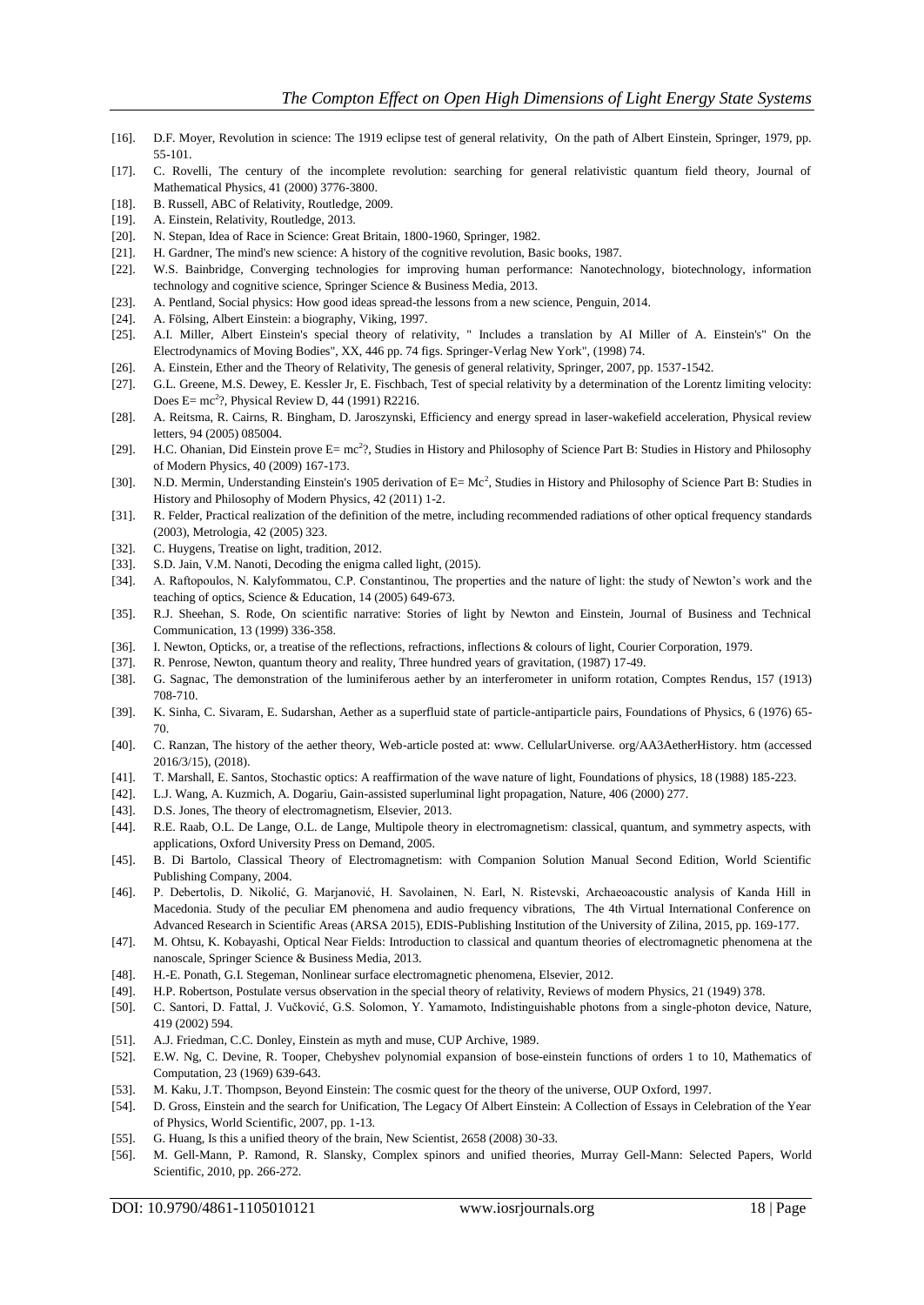- [57]. J. Yepez, Einstein's vierbein field theory of curved space, arXiv preprint arXiv:1106.2037, (2011).
- [58]. B.R. Parker, Einstein's dream: the search for a unified theory of the universe, Springer Science & Business Media, 2013.
- [59]. K.R. Popper, Scientific reduction and the essential incompleteness of all science, Studies in the Philosophy of Biology, Springer, 1974, pp. 259-284.
- [60]. B. Latour, A relativistic account of Einstein's relativity, Social Studies of Science, 18 (1988) 3-44.
- [61]. R. Penrose, P.E. Jorgensen, The road to reality: A complete guide to the laws of the universe, The Mathematical Intelligencer, 28 (2006) 59-61.
- [62]. E. Verlinde, On the Origin of Gravity and the Laws of Newton, Journal of High Energy Physics, 2011 (2011) 29.
- [63]. K. Popper, Quantum Theory and the Schism in Physics: from the Postscript to the Logic of Scientific Discovery, Routledge, 2013.
- [64]. M. Beccaria, G. Macorini, F. Renard, C. Verzegnassi, Single top-quark production in the t-channel at CERN LHC: A realistic test of electroweak models, Physical Review D, 74 (2006) 013008.
- [65]. E. Abat, E. Pasqualucci, K. Hara, M. Simonyan, D. Calvet, G. Glonti, J. Weingarten, T. Atkinson, V. Giangiobbe, P. Reznicek, Response and shower topology of 2 to 180 GeV pions measured with the ATLAS barrel calorimeter at the CERN test-beam and comparison to Monte Carlo simulations, ATL-COM-CAL-2010-004, 2010.
- [66]. T. Pierog, I. Karpenko, J. Katzy, E. Yatsenko, K. Werner, EPOS LHC: Test of collective hadronization with data measured at the CERN Large Hadron Collider, Physical Review C, 92 (2015) 034906.
- [67]. M. Lindner, M. Platscher, F.S. Queiroz, A call for new physics: the muon anomalous magnetic moment and lepton flavor violation, Physics Reports, (2018).
- [68]. B. Zhang, Y.-P. Kuang, H.-J. He, C.-P. Yuan, Testing anomalous gauge couplings of the Higgs boson via weak-boson scatterings at the CERN LHC, Physical Review D, 67 (2003) 114024.
- [69]. A. Voronin, V. Grebenyuk, D. Karmanov, N. Korotkova, Z. Krumshtein, M. Merkin, A.Y. Pakhomov, D. Podorozhnyi, A. Sadovskii, L. Sveshnikova, Testing the prototype of the NUCLEON setup on the pion beam of the SPS accelerator (CERN), Instruments and Experimental Techniques, 50 (2007) 176-186.
- [70]. T. Sloan, A. Wolfendale, Testing the proposed causal link between cosmic rays and cloud cover, Environmental Research Letters, 3 (2008) 024001.
- [71]. B.A. Kniehl, G. Kramer, I. Schienbein, H. Spiesberger, Inclusive charmed-meson production at the CERN LHC, The European Physical Journal C, 72 (2012) 2082.
- [72]. F. Gilman, Pionic Transitions as Tests of the Connection between Current and Consituent Quarks, SLAC National Accelerator Lab., Menlo Park, CA (United States), 2018.
- [73]. W. Lai, Chinese Buddhist and Christian charities: A comparative history, Buddhist-Christian Studies, 12 (1992) 5-33.
- [74]. S. Bhikkhu, Buddhadasa Bhikkhu: Life and society through the natural eyes of voidness, Engaged Buddhism: Buddhist Liberation Movements in Asia, (1996) 147-193.
- [75]. T. Ito, Modern Thai Buddhism and buddhadasa bhikkhu: A social history, NUS Press Pte Ltd 2012.
- [76]. H.-B. Zöllner, Radical Conservative Socialism: Buddhadasa Bhikkhu's Vision of a Perfect World Society and its Implication for Thailand's Political Culture, Politics, Religion & Ideology, 15 (2014) 244-263.
- [77]. E. Frauwallner, History of Indian Philosophy: The philosophy of the Veda and of the epic. The Buddha and the Jina. The Sāmkhya and the classical Yoga-system, Motilal Banarsidass Publishe, 1973.
- [78]. E. Obermiller, History of Buddhism in India and Tibet, Sri Satguru Publ.#1999.
- [79]. R. Gombrich, Theravada Buddhism: A social history from ancient Benares to modern Colombo, Routledge, 2006.
- [80]. D.S. Lopez Jr, From stone to flesh: A short history of the Buddha, University of Chicago Press, 2013.
- [81]. E.J. Thomas, The life of Buddha, Routledge, 2013.
- [82]. G.-f. Lao-tzu, J. Feng, Tao te ching, (1972).
- [83]. C.W.-h. Fu, Lao Tzu's conception of Tao, (1973).
- [84]. B. Hoff, E.H. Shepard, F.K. Timur, The tao of pooh, Penguin Books New York, 1982.
- [85]. R. Kirkland, The history of Taoism: a new outline, Journal of Chinese Religions, 30 (2002) 177-193.
- [86]. H.D. Roth, Original Tao: Inward training and the foundations of Taoist mysticism, (2004).
- [87]. A. Watts, Tao: The watercourse way, Souvenir Press, 2011.
- [88]. J. Dowson, A classical dictionary of Hindu mythology and religion, geography, history, and literature, Trübner & Company, 1879.
- [89]. R.N. Dandekar, Some Aspects of the History of Hinduism, (1968).
- [90]. R. Thapar, Imagined religious communities? Ancient history and the modern search for a Hindu identity, Modern Asian Studies, 23 (1989) 209-231.
- [91]. G. Pandey, Modes of history writing: New Hindu history of Ayodhya, Economic and Political Weekly, (1994) 1523-1528.
- [92]. C. Bhatt, Hindu nationalism: Origins, ideologies and modern myths, Berg, 2001.
- [93]. H. Von Stietencron, Hindu Myth, Hindu History, Religion, Art, and Politics, Orient Blackswan, 2005.
- [94]. P. Bapu, Hindu Mahasabha in colonial North India, 1915-1930: constructing nation and history, Routledge, 2012.
- [95]. O. Cullmann, Christ and Time the Primitive Christian Conception of Time and History, (1950).
- [96]. O.B. Hardison, Christian Rite and Christian Drama in the Middle Ages: Essays in the Origin and Early History of Modern Drama, (1965).
- [97]. R.L. Wilken, The land called holy: Palestine in Christian history and thought, Yale University Press, 1992.
- [98]. W. Walker, History of the Christian church, Simon and Schuster 2014.
- [99]. A.F. Walls, Missionary Movement in Christian History: Studies in the Transmission of Faith, Orbis Books, 2015.
- [100]. E. Gilson, History of Christian philosophy in the Middle Ages, Catholic University of America Press, 2019.
- [101]. G.N. Cantor, M.J.S. Hodge, Conceptions of Ether. Studies in the History of Ether Theories 1740-1900, (1982).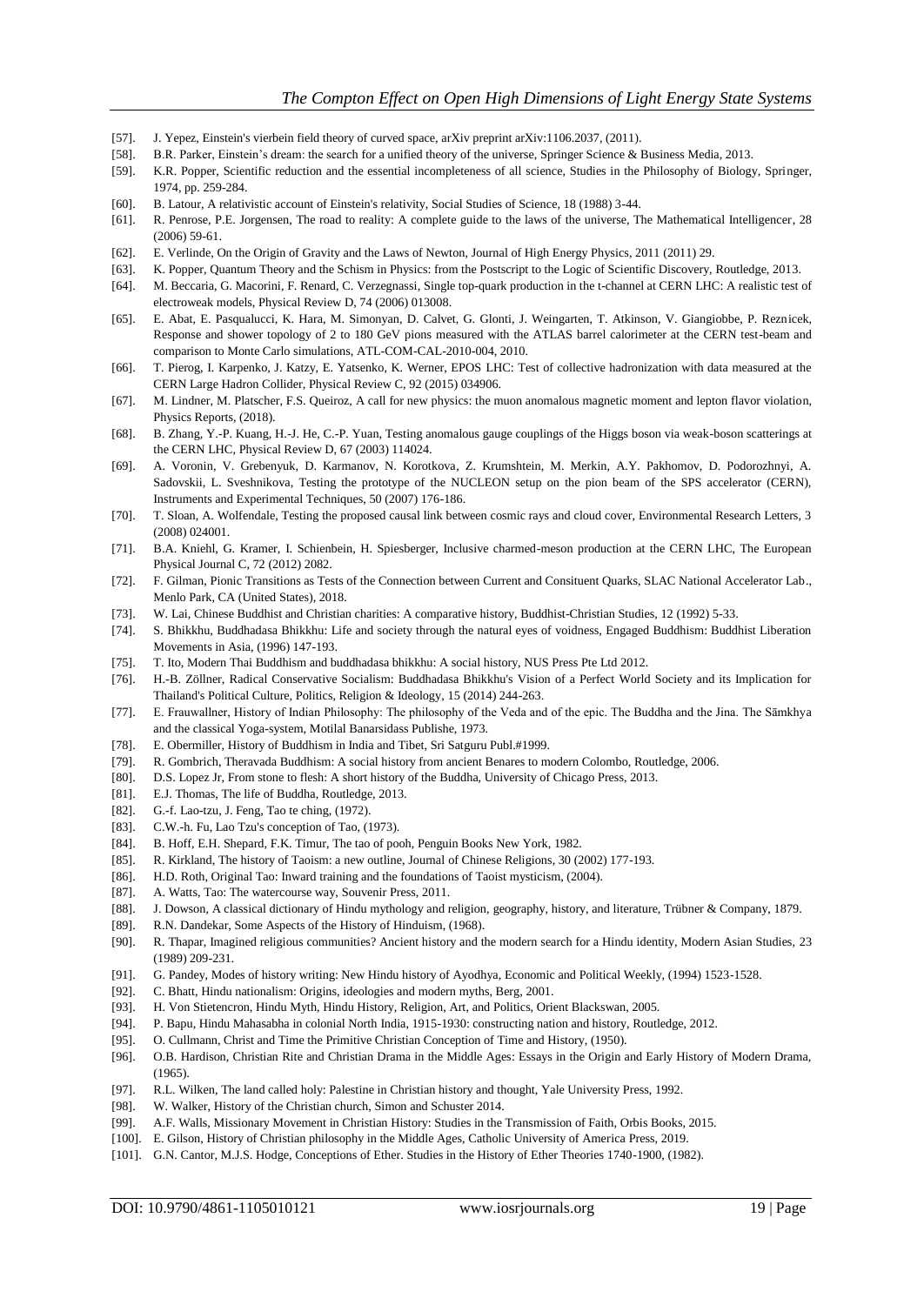- [102]. L. Kostro, An outline of the history of Einstein's relativistic ether concept, Studies in the history of general relativity, 3 (1992) 260- 280.
- [103]. J. Worrall, How to Remain (Reasonably) Optimistic: Scientific Realism and the" Luminiferous Ether", PSA: Proceedings of the biennial meeting of the Philosophy of Science Association, Philosophy of Science Association, 1994, pp. 334-342.
- [104]. E. Harrison, Cosmology: the science of the universe, AAPT, 2001.
- [105]. C.G. Raia, From ether theory to ether theology: Oliver Lodge and the physics of immortality, Journal of the History of the Behavioral Sciences, 43 (2007) 18-43.
- [106]. A. Cordero, Scientific realism and the divide et impera strategy: The ether saga revisited, Philosophy of Science, 78 (2011) 1120- 1130.
- [107]. L. Van Hove, Quantum-mechanical perturbations giving rise to a statistical transport equation, Physica, 21 (1954) 517-540.
- [108]. E.P. Odum, J.T. Finn, E.H. Franz, Perturbation theory and the subsidy-stress gradient, Bioscience, 29 (1979) 349-352.
- [109]. E.P. Odum, Trends expected in stressed ecosystems, Bioscience, 35 (1985) 419-422.
- [110]. J. Slawinski, A. Ezzahir, M. Godlewski, T. Kwiecinska, Z. Rajfur, D. Sitko, D. Wierzuchowska, Stress-induced photon emission from perturbed organisms, Experientia, 48 (1992) 1041-1058.
- [111]. B. Monserrat, N. Drummond, R. Needs, Anharmonic vibrational properties in periodic systems: energy, electron-phonon coupling, and stress, Physical Review B, 87 (2013) 144302.
- [112]. V. Vakhnenko, V. Kudinov, B. Palamarchuk, Damping of strong shocks in relaxing media, Combustion, Explosion, and Shock Waves, 20 (1984) 97-103.
- [113]. N. Tsamis, R. Woodard, Relaxing the cosmological constant, Physics Letters B, 301 (1993) 351-357.
- [114]. F. Bauer, J. Solà, H. Štefančić, Relaxing a large cosmological constant, Physics Letters B, 678 (2009) 427-433.
- [115]. C.W. Smullen, V. Mohan, A. Nigam, S. Gurumurthi, M.R. Stan, Relaxing non-volatility for fast and energy-efficient STT-RAM caches, 2011 IEEE 17th International Symposium on High Performance Computer Architecture, IEEE, 2011, pp. 50-61.
- [116]. S.G. Ramasubramanian, S. Venkataramani, A. Parandhaman, A. Raghunathan, Relax-and-retime: A methodology for energyefficient recovery based design, Proceedings of the 50th Annual Design Automation Conference, ACM, 2013, pp. 111.
- [117]. H.C. Longuet-Higgins, The intersection of potential energy surfaces in polyatomic molecules, Proceedings of the Royal Society of London. A. Mathematical and Physical Sciences, 344 (1975) 147-156.
- [118]. J.A. Battjes, J. Janssen, Energy loss and set-up due to breaking of random waves, Coastal Engineering Proceedings, 1 (1978).
- [119]. N. Hamada, S.-i. Sawada, A. Oshiyama, New one-dimensional conductors: graphitic microtubules, Physical review letters, 68 (1992) 1579.
- [120]. L.R. Varshney, Transporting information and energy simultaneously, 2008 IEEE International Symposium on Information Theory, IEEE, 2008, pp. 1612-1616.
- [121]. A. Adronov, S.L. Gilat, J.M. Frechet, K. Ohta, F.V. Neuwahl, G.R. Fleming, Light harvesting and energy transfer in laser− dyelabeled poly (aryl ether) dendrimers, Journal of the American Chemical Society, 122 (2000) 1175-1185.
- [122]. Z.X. Wang, Y. Duan, Solvation effects on alanine dipeptide: A MP2/cc‐ pVTZ//MP2/6‐ 31G\*\* study of (Φ, Ψ) energy maps and conformers in the gas phase, ether, and water, Journal of computational chemistry, 25 (2004) 1699-1716.
- [123]. P.J. Bjorkholm, Dual energy imaging, Google Patents, 1985.
- [124]. A. Sen, Dyon-monopole bound states, self-dual harmonic forms on the multi-monopole moduli space, and SL (2, Z) invariance in string theory, Physics Letters B, 329 (1994) 217-221.
- [125]. S. Goedecker, M. Teter, J. Hutter, Separable dual-space Gaussian pseudopotentials, Physical Review B, 54 (1996) 1703.
- [126]. D. Marin, D.T. Boll, A. Mileto, R.C. Nelson, State of the art: dual-energy CT of the abdomen, Radiology, 271 (2014) 327-342.
- [127]. D.J. O'meara, Pythagoras revived: Mathematics and philosophy in late antiquity, Oxford University Press on Demand, 1990.
- [128]. E. Rév, M. Emtir, Z. Szitkai, P. Mizsey, Z. Fonyó, Energy savings of integrated and coupled distillation systems, Computers & Chemical Engineering, 25 (2001) 119-140.
- [129]. J.-H. Lee, T. Shishidou, A.J. Freeman, Improved triangle method for two-dimensional Brillouin zone integrations to determine physical properties, Physical Review B, 66 (2002) 233102.
- [130]. Y. Jian-Hui, L. Ping, G. Qing-Quan, Formation Mechanism and Binding Energy for Equilateral Triangle Structure of Li3 Cluster, Communications in Theoretical Physics, 44 (2005) 525.
- [131]. S. Fulling, L. Parker, B. Hu, Conformal energy-momentum tensor in curved spacetime: Adiabatic regularization and renormalization, Physical Review D, 10 (1974) 3905.
- [132]. M. Kaufman, R.B. Griffiths, J.M. Yeomans, M.E. Fisher, Three-component model and tricritical points: A renormalization-group study. Two dimensions, Physical Review B, 23 (1981) 3448.
- [133]. C.T. Hill, C.N. Leung, S. Rao, Renormalization group fixed points and the Higgs boson spectrum, Nuclear Physics B, 262 (1985) 517-537.
- [134]. G. Henkelman, H. Jónsson, Improved tangent estimate in the nudged elastic band method for finding minimum energy paths and saddle points, The Journal of chemical physics, 113 (2000) 9978-9985.
- [135]. G. Henkelman, G. Jóhannesson, H. Jónsson, Methods for finding saddle points and minimum energy paths, Theoretical methods in condensed phase chemistry, Springer, 2002, pp. 269-302.
- [136]. T. Eguchi, New approach to the quantized string theory, Physical Review Letters, 44 (1980) 126.
- [137]. P. Woit, String theory: an evaluation, arXiv preprint physics/0102051, (2001).
- [138]. L. Kofman, Probing string theory with modulated cosmological fluctuations, arXiv preprint astro-ph/0303614, (2003).
- [139]. N. Kaloper, L. Kofman, A. Linde, V. Mukhanov, On the new string theory inspired mechanism of generation of cosmological perturbations, Journal of Cosmology and Astroparticle Physics, 2006 (2006) 006.
- [140]. J.T. Cushing, Electromagnetic mass, relativity, and the Kaufmann experiments, American Journal of Physics, 49 (1981) 1133-1149.